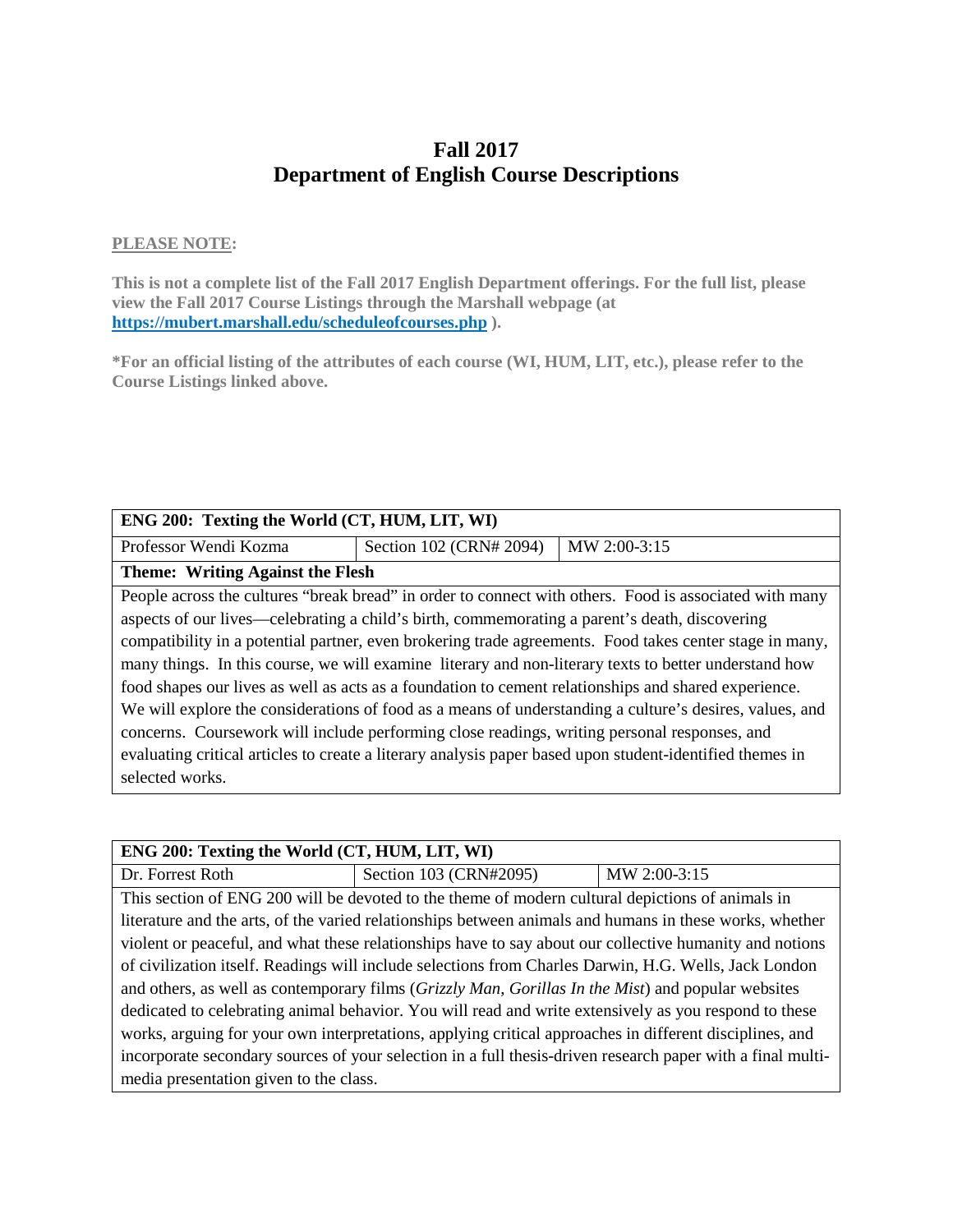#### **ENG 200: Texting the World (CT, HUM, LIT, WI)**

| Nathan Rucker | Section 104 (CRN# 2096) | TR 9:30-10:45 |
|---------------|-------------------------|---------------|
|               |                         |               |

## **War & Veterans: The Conflicts, in Writing**

According to a recent FiveThirtyEight blog, slightly less than half of one percent of Americans have served in the military. However, I'm willing to bet almost everyone has *some* experience with people in the military. Maybe you served, or you know some friend or family member who has. Getting to know people who have served, we begin to understand that war does not occur in the abstract, and maybe, we get a sense of its very real effects.

In this course, we will meet to discuss a variety of texts—some composed by veterans, some not—to explore the considerations of how soldiers, veterans, and their relationships are depicted/represented in various literary and non-literary works. Our goal, broadly defined, will be to see how creators depict war and to understand how representations of war/military can give us a better understanding of the very real effects members of the military experience. Coursework will include written responses, oral presentations, and creative work to create a physical book based upon student-identified themes in student-selected works.

## **ENG 200: Texting the World (CT, HUM, LIT, WI)**

Prof. Mitchell C. Lilly Section 105 (CRN#2097) TR 11:00-12:15

**Truth and Non/Fiction in a Post-Truth World**

In the "post-truth" world we now find ourselves occupying, the spread and speed of "alternative facts" threatens our perceptions of what is truthful versus what is dishonest. Amidst these precarious times, how do we read literary works that deliberately challenge our notions of *truth* by blurring the lines and breaking the boundaries between fiction and nonfiction? Does it matter if nonfiction is not always or completely truthful? Can a true story contain imaginative elements or contradictory details and still be authentic? Can there be some fiction or creativity in a true story? Likewise, can there be some truth in a fictional one? What are the moral consequences of such a pairing of opposites as truth and fiction in the same literary work? Is fiction of any kind under any circumstances in literature dishonest in terms of what it represents? These are just some of the pressing questions students in this class will work with and respond to via intensive reading and discussion of literary and secondary texts, as well as intensive analytical and self-reflective writing.

| ENG 200: Texting the World (CT, HUM, LIT) |                         |              |
|-------------------------------------------|-------------------------|--------------|
| Dr. Hilary Brewster                       | Section 106 (CRN# 2098) | MW 4:00-5:15 |
|                                           | Section 107 (CRN# 2099) | MW 4:00-5:15 |
| $\mathbf{C}$                              |                         |              |

## **Comedy: Sketch and Stand Up**

What makes something funny? Why do we laugh at some jokes and not others? Why do we not *get*  some jokes when others do? How come some stuff that was funny 20 years ago isn't really funny now? This class will approach two different genres of comedy, sketch (think SNL) and stand up, from a more academic mindset. Using humor theory, and coming at comedy from a rhetorical and historical/cultural perspective, we will attempt to answer some of the above questions. Why the chicken crossed the road, however, will remain unclear.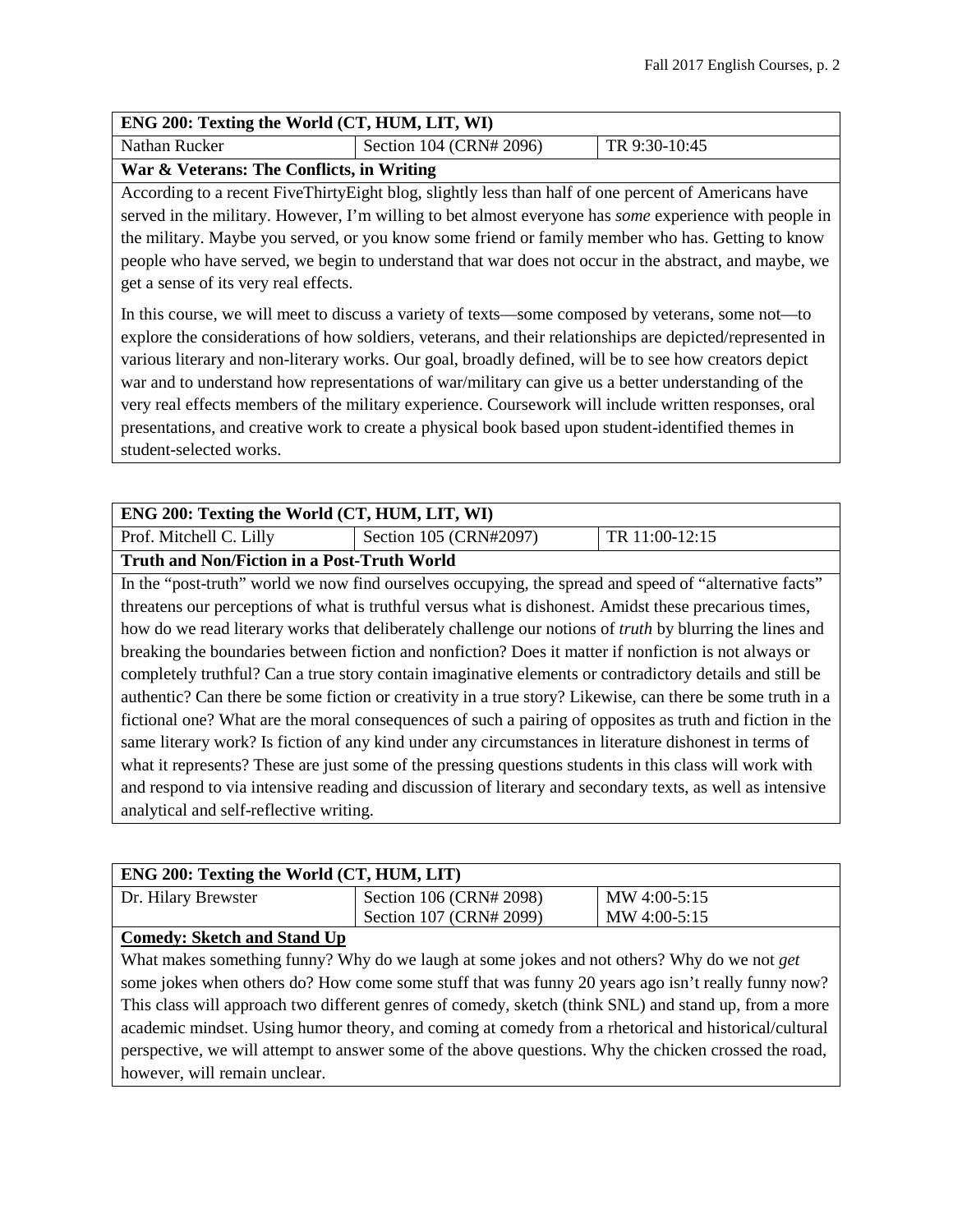#### **ENG 200: Texting the World (CT, HUM, LIT, WI)**

Prof. Anna J. Rollins Section 111 (CRN# 2103) Online –  $2<sup>nd</sup> 8$  weeks

Do you remember your favorite picture book from childhood? For many of us, our first exposure to literature was not in assigned books for an English class, but rather in texts that were read aloud to us on the laps of caregivers. We may not consciously remember the stories we heard during these formative years, but nonetheless, these stories shaped our language, and thus our view of the world. In this class, we will be analyzing and critically evaluating children's literature: our first stories. In this critical thinking (CT) and writing intensive (WI) course, we will begin by looking at the most (seemingly) simple of children's literature, picture books (Where the Wild Things Are & Corduroy), and we will analyze the literary devices utilized in both the images and the words on the page. Next, we will be reading about children's books that have been challenged or banned in the past century (Wild Things! Acts of Mischief in Children's Literature), and we will look at reader-response criticism in our discussion of a specific banned book (Harry Potter and the Sorcerer's Stone). Finally, we will apply a new historicist lens to a canonized children's book (Alice's Adventures in Wonderland). Through our discussion of children's literature and theory, we will gain a deeper understanding of the way narratives have shaped young minds and continue to affect our world today.

## **ENG 200H: Texting the World (CT, HUM, LIT, WI)**

| Professor Abby Daniel | Section 101 (CRN# 2105) | MWF 11:00-11:50 |
|-----------------------|-------------------------|-----------------|
| - -<br>.              |                         |                 |

## **Monsters in Culture**

A common trait shared by humans is fear. Fear of the known, the unknown and, the misunderstood. While fear is a biological function of the brain, the concepts of culture shape and express those fears, creating the monstrous, the Other. Since monsters are constructions of both Self and the Other in the class we will explore the cultural conceptions of monsters. To do this, we will delve into examples such as the undead (zombies and vampires), the fantastic (Frankenstein's creature), cryptids (Mothman, aliens, etc.), and the cultural contexts of the monster. We will explore the considerations of the monster as a symbol, revealing and reflecting cultural desires, values, and concerns. We will also explore why humans need the monstrous and why they are curious about the monsters that hide in the shadows. This course has three major papers/projects and mandatory rough drafts and peer reviews. The major project for the course will be a culmination of what you have learned in the class presented as a multimedia project presentation.

| ENG 200H: Texting the World (CT, HUM, LIT, WI)                                                           |                         |              |
|----------------------------------------------------------------------------------------------------------|-------------------------|--------------|
| Professor Abby Daniel                                                                                    | Section 102 (CRN# 2106) | MW 2:00-3:15 |
| <b>Monsters in Culture</b>                                                                               |                         |              |
| A common trait shared by humans is fear. Fear of the known, the unknown and, the misunderstood.          |                         |              |
| While fear is a biological function of the brain, the concepts of culture shape and express those fears, |                         |              |
| creating the monstrous, the Other. Since monsters are constructions of both Self and the Other in the    |                         |              |
| class we will explore the cultural conceptions of monsters. To do this, we will delve into examples such |                         |              |

cultural conceptions of monsters. To do this, we will delve into examples such as the undead (zombies and vampires), the fantastic (Frankenstein's creature), cryptids (Mothman, aliens, etc.), and the cultural contexts of the monster. We will explore the considerations of the monster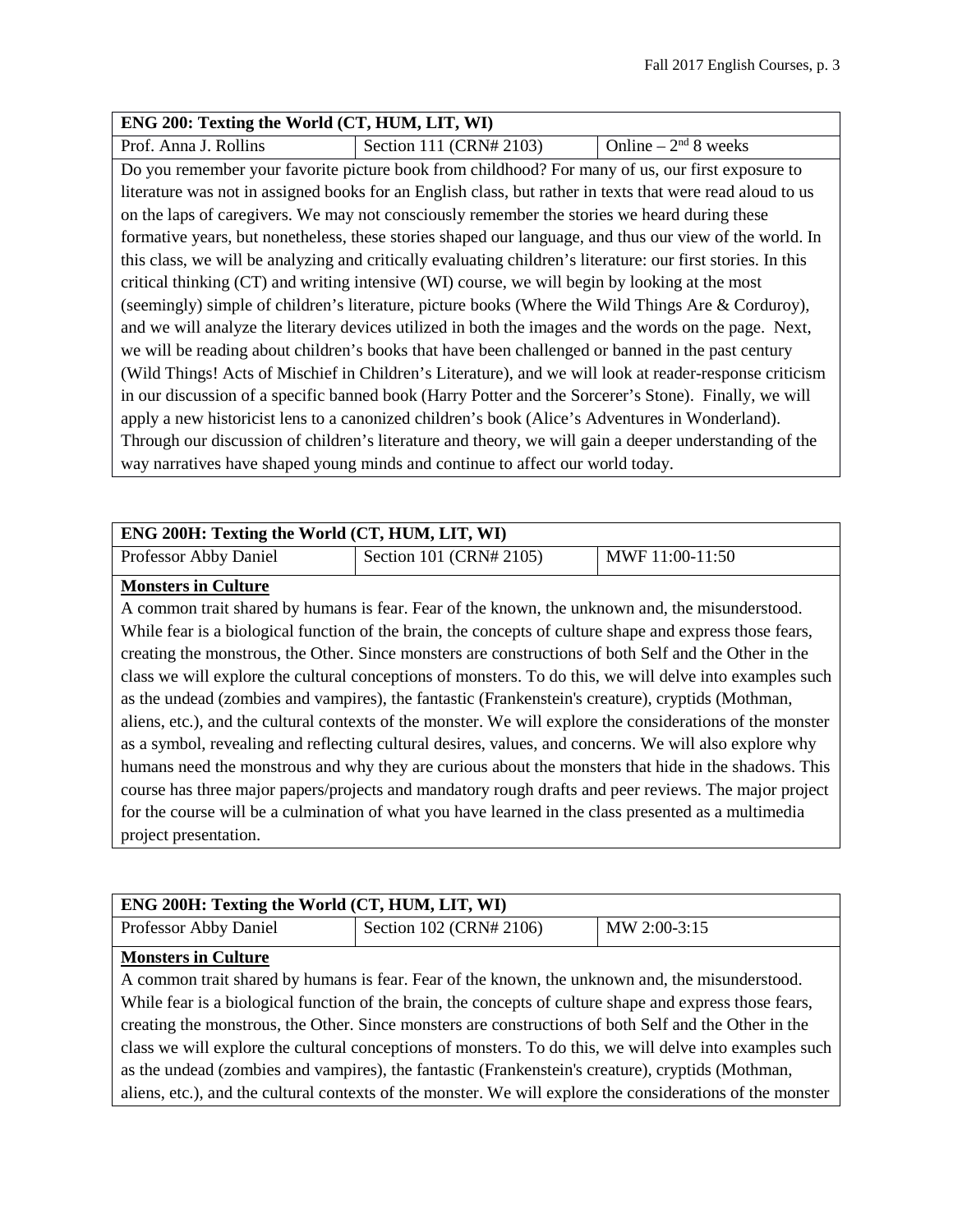as a symbol, revealing and reflecting cultural desires, values, and concerns. We will also explore why humans need the monstrous and why they are curious about the monsters that hide in the shadows. This course has three major papers/projects and mandatory rough drafts and peer reviews. The major project for the course will be a culmination of what you have learned in the class presented as a multimedia project presentation.

| ENG 200H: Texting the World (CT, HUM, LIT)                                                                       |                         |                |
|------------------------------------------------------------------------------------------------------------------|-------------------------|----------------|
| Dr. Daniel Lewis                                                                                                 | Section 104 (CRN# 2108) | TR 11:00-12:15 |
| <b>Heaven, Hell, and Hauntings</b>                                                                               |                         |                |
| "If I lie down upon my bed I must be here,                                                                       |                         |                |
| But if I lie down in my grave I may be elsewhere" – Stevie Smith                                                 |                         |                |
| This Honors-level section of 200 will examine fictional and non-fictional accounts of Heaven, Hell,              |                         |                |
| and ghostly hauntings. From a neurosurgeon's first-person account of his near-death experience with              |                         |                |
| heaven and the afterlife, to Dante's <i>Inferno</i> , to stories about Appalachian ghosts and hauntings, we will |                         |                |
| examine and explore beliefs about what happens after we die. How do we envision heaven? What is                  |                         |                |
| the reward for living a "good" life? What do representations of hell say about our beliefs concerning            |                         |                |
| right and wrong, sin and innocence, justice and injustice? What do narratives about ghosts tell us about         |                         |                |
| how we think about death?                                                                                        |                         |                |

| ENG 200H: Texting the World (CT, HUM, LIT) |                         |              |
|--------------------------------------------|-------------------------|--------------|
| Dr. Daniel Lewis                           | Section 105 (CRN# 2109) | TR 2:00-3:15 |
| <b>Heaven, Hell, and Hauntings</b>         |                         |              |

"If l lie down upon my bed I must be here,

But if I lie down in my grave I may be elsewhere" – Stevie Smith

This Honors-level section of 200 will examine fictional and non-fictional accounts of Heaven, Hell, and ghostly hauntings. From a neurosurgeon's first-person account of his near-death experience with heaven and the afterlife, to Dante's *Inferno,* to stories about Appalachian ghosts and hauntings, we will examine and explore beliefs about what happens after we die. How do we envision heaven? What is the reward for living a "good" life? What do representations of hell say about our beliefs concerning right and wrong, sin and innocence, justice and injustice? What do narratives about ghosts tell us about how we think about death?

| ENG 203: Appalachian Literature (HUM, LIT, MC, WI)                                                   |                                                               |                |
|------------------------------------------------------------------------------------------------------|---------------------------------------------------------------|----------------|
| Professor Kristin Steele                                                                             | Section 101 (CRN# 2140)                                       | TR 11:00-12:15 |
|                                                                                                      | Outside, Inside, Underground: Whose Appalachia Is It, Anyway? |                |
| Where is Appalachia? How do we even say Appalachia? Just whose Appalachia is it? (And who says,      |                                                               |                |
| anyway?) We will begin this course with these questions, and we will consider them in all aspects of |                                                               |                |
| our investigation of Appalachian literature. We're aware of the stereotypes facing Appalachia and    |                                                               |                |
| Appalachians themselves. In this course we will examine those stereotypes—their origins, their       |                                                               |                |
| implications, their reinforcement in popular culture—and then disassemble them, reading and          |                                                               |                |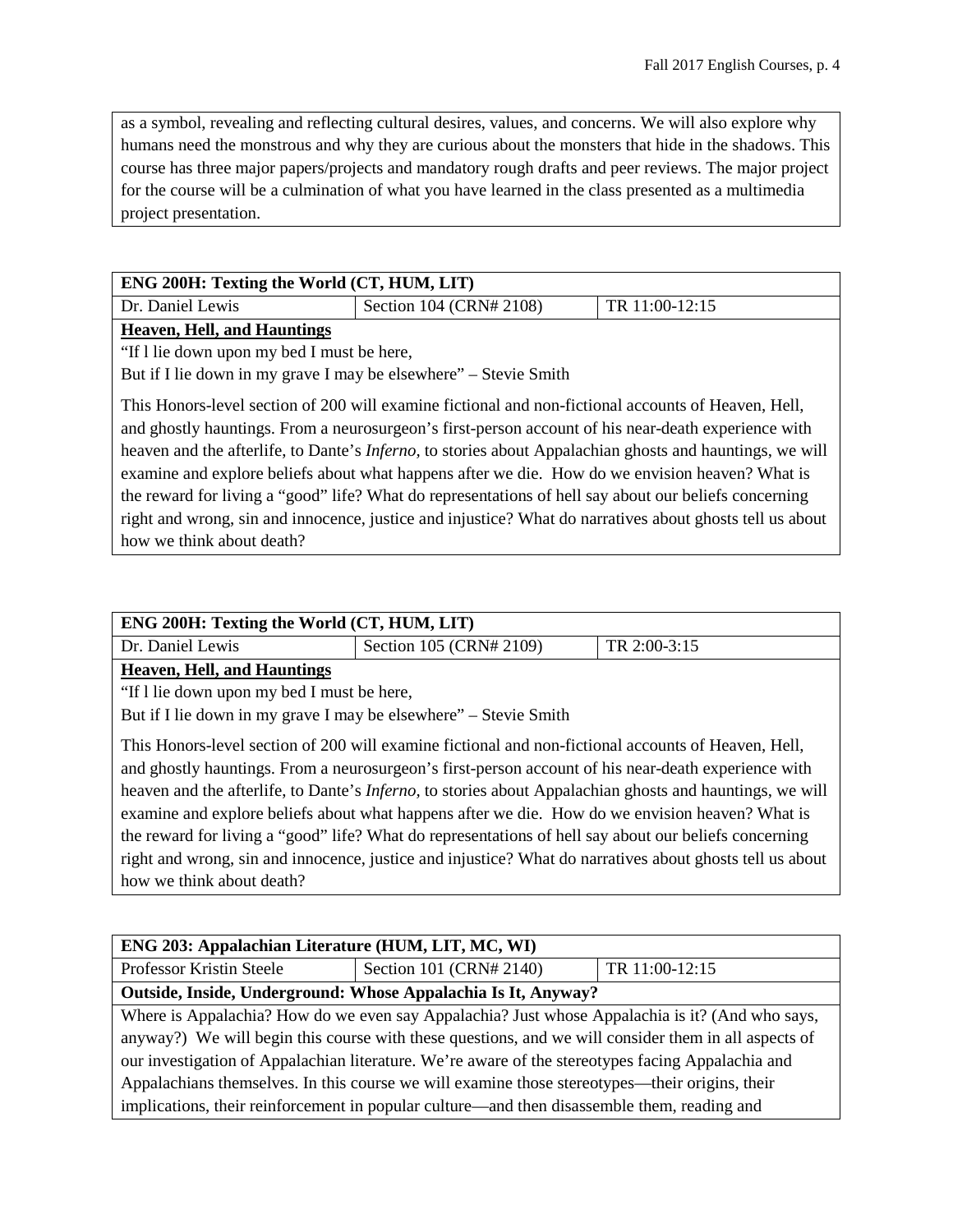discussing literature, as well as art and music, hailing from Appalachia. We'll start our exploration with Appalachia in pop culture, looking at visual and vocal representations of its places, spaces, and people in news media and film. Next, we'll dig into readings of contemporary Appalachian literature that will include short and long works by Jeanette Walls, Crystal Wilkinson, Scott McClanahan, Marie Manilla, Jonathan Corcoran, and even the controversial JT Leroy, among others. Finally, we'll end our course with multimedia creative projects as we consider the trouble of defining and redefining Appalachia, here and now.

| ENG 203: Appalachian Literature (HUM, LIT, MC, WI)                                                        |                                                                                                           |              |
|-----------------------------------------------------------------------------------------------------------|-----------------------------------------------------------------------------------------------------------|--------------|
| Dr. Britton C. Lumpkin                                                                                    | Section 102 (CRN# 2141)                                                                                   | MW 4:00-5:15 |
|                                                                                                           | This course is a study of Appalachian literature that reflects cultural, political, and aesthetic         |              |
|                                                                                                           | experiences in the region as well as the intellectual, emotional, and spiritual experience of its         |              |
|                                                                                                           | inhabitants. If anything, Appalachia is a realm rife with contradictions. It is a place of myth and harsh |              |
|                                                                                                           | realities. It harbors mindsets of both progressive thought and narrow-minded thinking. As a bioregion,    |              |
| it has endured numerous periods of resource extraction and exploitation, yet it has also served as an     |                                                                                                           |              |
| important region in regards to conservation and preservation. Its hills and valleys are suffused with     |                                                                                                           |              |
| equal parts nostalgia and fatalism. While many of its inhabitants may espouse certain libertarian ideals, |                                                                                                           |              |
| there are plenty of corporate endeavors and government projects that have shaped and continue to          |                                                                                                           |              |
| shape the region. These intriguing contradictions define and inform the writers and the literature that   |                                                                                                           |              |
| emerges from this place. In understanding their work, we can gain insights into both the narrative of     |                                                                                                           |              |
| Appalachia and America. Over the course of the semester, we will consider the ideas and concepts          |                                                                                                           |              |
| found in the work of various writers and contribute to the conversation they have begun.                  |                                                                                                           |              |

| ENG 209: Literature of Fantasy (HUM, LIT, WI, WS)                                                        |                                                                                                  |               |  |
|----------------------------------------------------------------------------------------------------------|--------------------------------------------------------------------------------------------------|---------------|--|
| Dr. Jill M Treftz                                                                                        | Section 101 (CRN# 2154)                                                                          | TR 9:30-10:45 |  |
| <b>Dragon Writers: Beyond the Mother of Dragons</b>                                                      |                                                                                                  |               |  |
|                                                                                                          | Khaleesi Daenerys Targaryen, the Mother of Dragons, may currently be the most well-known example |               |  |
| of a woman in dragon fantasy, but fantasy novelists have imagined hundreds of other roles and            |                                                                                                  |               |  |
| relationships between humans and dragons. This class will focus on some of fairly recent novels by       |                                                                                                  |               |  |
| women fantasists that take on the myriad possible visions and meanings of dragons and their imagined     |                                                                                                  |               |  |
| relationships with humans. Readings will include Naomi Novik's His Majesty's Dragon, Marie               |                                                                                                  |               |  |
| Brennan's A Natural History of Dragons, Rachel Hartman's Seraphina and Shadow Scale, Cindy Pon's         |                                                                                                  |               |  |
| Serpentine, and Ellen Oh's Prophecy. Discussions will focus on the literary and folkloric traditions the |                                                                                                  |               |  |
| authors draw upon, and on how these authors tackle questions of identity, gender politics, and sexuality |                                                                                                  |               |  |
| within their imagined (or re-imagined) worlds. The class is discussion-based, and will culminate in a    |                                                                                                  |               |  |
|                                                                                                          | collaborative board-game making project that engages with the novels we will have read.          |               |  |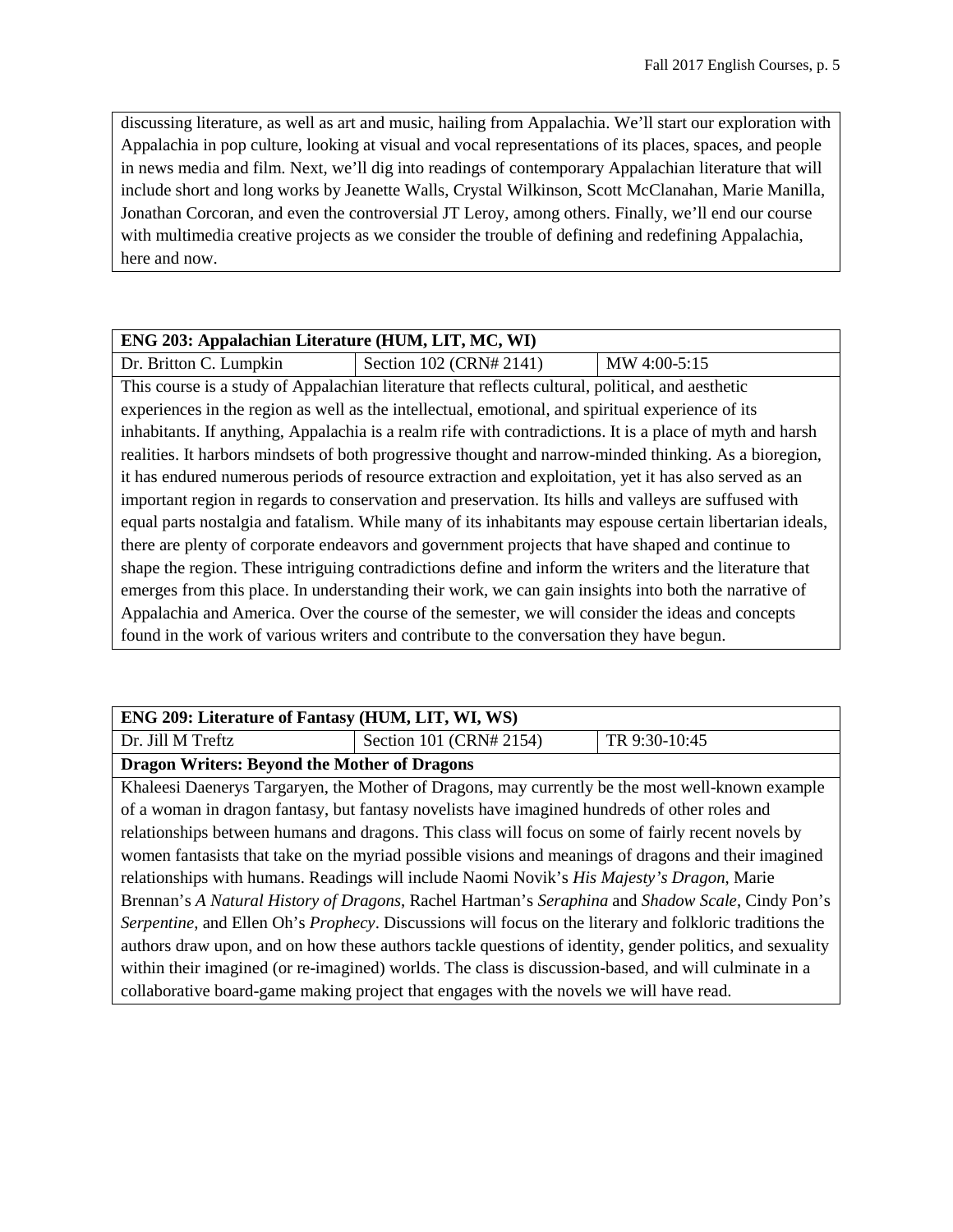## **ENG 210: Autobiography & Memoir (HUM, LIT, WI)**

Dr. Rachael Peckham Section 101 (CRN# 2155) MW 2:00-3:15

This course involves the close study of autobiography and memoir. Specifically we'll be examining the contemporary trend and popularity of the *micro-memoir*. The reading list will include contemporary works such as Joe Brainard's *I Remember*, Susanna Kaysen's *Girl, Interrupted*, Tim O'Brien's *The Things They Carried*, and Beth Ann Fennelly's *Heating & Cooling: 52 Micro-Memoirs*. In conjunction with their exploration of the subgenre, students will compose several of their own *micro-memoirs* short autobiographical stories totaling no more than 750 words each.

| ENG 210: Autobiography & Memoir (HUM, LIT, WI)                                                            |                         |               |
|-----------------------------------------------------------------------------------------------------------|-------------------------|---------------|
| Dr. Rachael Peckham                                                                                       | Section 102 (CRN# 2156) | TR 12:30-1:45 |
| This course involves the close study of autobiography and memoir. Specifically we'll be examining the     |                         |               |
| contemporary trend and popularity of the <i>micro-memoir</i> . The reading list will include contemporary |                         |               |
| works such as Joe Brainard's I Remember, Susanna Kaysen's Girl, Interrupted, Tim O'Brien's The            |                         |               |
| Things They Carried, and Beth Ann Fennelly's Heating & Cooling: 52 Micro-Memoirs. In conjunction          |                         |               |
| with their exploration of the subgenre, students will compose several of their own <i>micro-memoirs</i> — |                         |               |
| short autobiographical stories totaling no more than 750 words each.                                      |                         |               |

| <b>ENG 211: Science Fiction (HUM, LIT, WI)</b>                                                             |                         |                 |
|------------------------------------------------------------------------------------------------------------|-------------------------|-----------------|
| Tim Burbery                                                                                                | Section 101 (CRN# 2157) | MWF 10:00-10:50 |
|                                                                                                            | Section 102 (CRN# 2158) | MWF 10:00-10:50 |
| Is science fiction a contradiction in terms, if by science we mean "truth," and by "fiction," well,        |                         |                 |
| fiction? Can sci fi be religious? Is sci fi purely escapist or does it have any social value? What is "cli |                         |                 |
| fi," a sub-genre of sci fi? We will examine these and similar questions this semester as we read and       |                         |                 |
| watch both "golden age" and contemporary sci fi.                                                           |                         |                 |

| ENG 213/480: Good Poems - The Poetry of Bob Dylan (HUM, LIT, WI)                                         |                                                                                                         |              |
|----------------------------------------------------------------------------------------------------------|---------------------------------------------------------------------------------------------------------|--------------|
| Dr. John Young and Prof.                                                                                 | Section 101 (CRN# 2159)                                                                                 | MW 4:00-5:15 |
| Kristin Steele                                                                                           |                                                                                                         |              |
|                                                                                                          | The Poetry of Bob Dylan (or, It's Alright, Ma (I'm Only Reading))                                       |              |
|                                                                                                          | Bob Dylan is an iconic singer/songwriter whose career spans the turbulent counterculture of the 1960s   |              |
|                                                                                                          | through the present day. He has been a political activist; a rock star; a white folk musician exploring |              |
| the African American roots of Delta Blues; a lyricist informed by literary influences from Homer, the    |                                                                                                         |              |
| Bible, modernist poets, and the Beats; and, most recently, the Nobel laureate in literature. This course |                                                                                                         |              |
| will explore Dylan's songs both as poems—through close readings of his lyrics, in dialogue with          |                                                                                                         |              |
| relevant historical, social, and literary backgrounds—and as performances, through close listening of    |                                                                                                         |              |
| recorded and live versions. Assignments will include detailed analyses of individual songs and albums,   |                                                                                                         |              |
| explorations of lyricism and the creative process, and compositions of original songs, in addition to    |                                                                                                         |              |
|                                                                                                          | contributions to a class blog. We will try to see what happens "if my thought-dreams could be seen."    |              |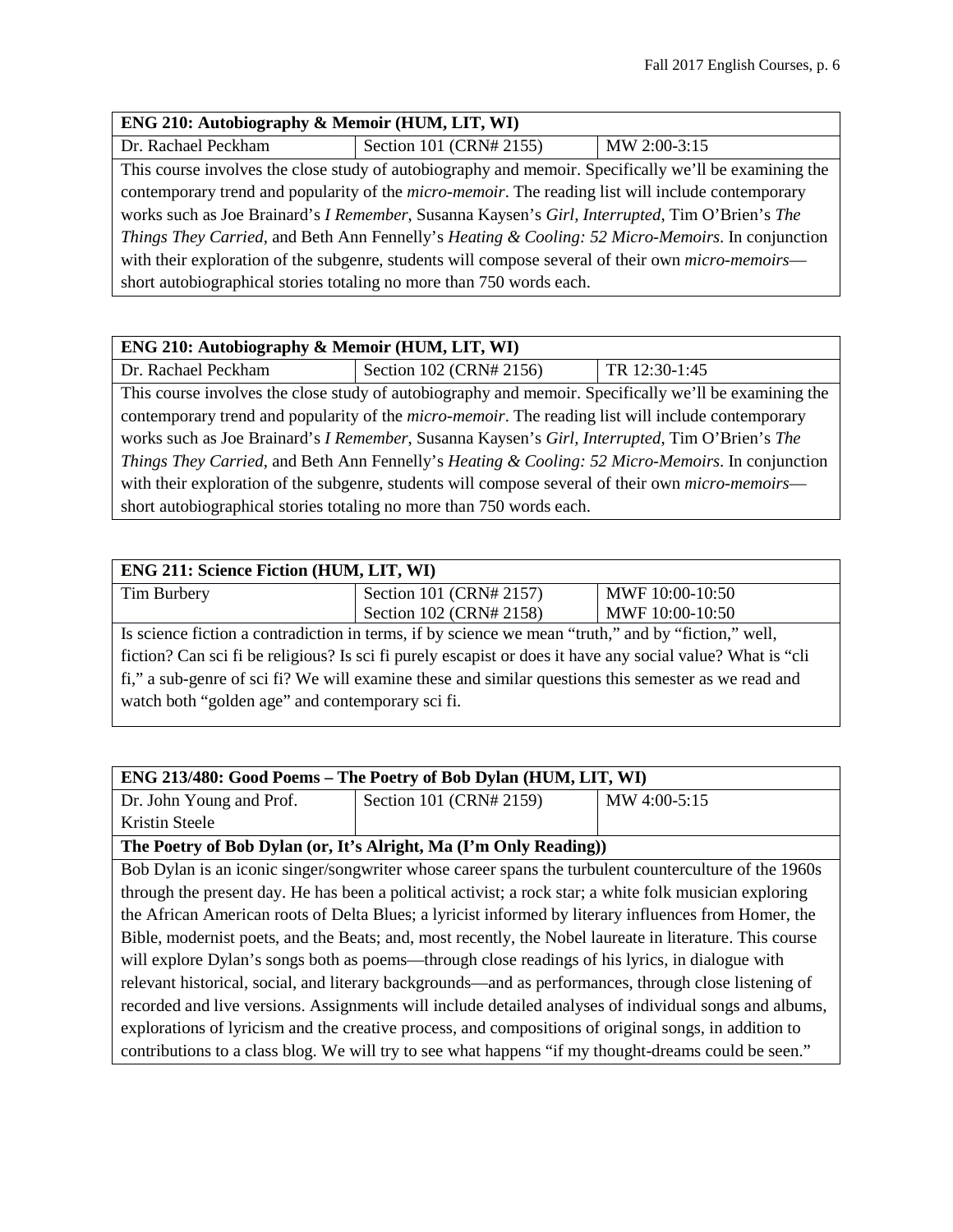| <b>ENG 215: Good Novels (HUM, LIT)</b>      |                                                                                                                                                                                                                                                                                                                                                                                                                                                                                                                                                                                                                                                                                                                                   |              |
|---------------------------------------------|-----------------------------------------------------------------------------------------------------------------------------------------------------------------------------------------------------------------------------------------------------------------------------------------------------------------------------------------------------------------------------------------------------------------------------------------------------------------------------------------------------------------------------------------------------------------------------------------------------------------------------------------------------------------------------------------------------------------------------------|--------------|
| Dr. Daniel Lewis                            | Section 101 (CRN# 2162)                                                                                                                                                                                                                                                                                                                                                                                                                                                                                                                                                                                                                                                                                                           | MW 2:00-3:15 |
| <b>Contemporary British Fiction</b>         |                                                                                                                                                                                                                                                                                                                                                                                                                                                                                                                                                                                                                                                                                                                                   |              |
| What did Britain say to its trade partners? |                                                                                                                                                                                                                                                                                                                                                                                                                                                                                                                                                                                                                                                                                                                                   |              |
| "See EU later."                             |                                                                                                                                                                                                                                                                                                                                                                                                                                                                                                                                                                                                                                                                                                                                   |              |
| and class.                                  | This course offers an introduction to contemporary British culture in an era of profound political and<br>economic change and social upheaval, specifically in the wake of Brexit. We will explore<br>contemporary British novels that are influenced by war, immigration from the former colonies,<br>dramatic ideological shifts in gender relations and sexuality, class conflict and deindustrialization,<br>climate change, and the potential break up of Britain. We will examine a range of avant-garde,<br>postcolonial and popular novels that challenge preconceived notions of Englishness. Particular<br>attention will be paid to the interaction between literature and race/ethnicity, religion, sexuality/gender, |              |
|                                             | Some of the authors we will read are Zadie Smith, Ian McEwan, Iris Murdoch, Kazuo Ishiguro, and                                                                                                                                                                                                                                                                                                                                                                                                                                                                                                                                                                                                                                   |              |

**ENG 221: Postcolonial Literature (HUM, LIT, MC, WI)**  Dr. Puspa Damai Section 101 (CRN#2163) TR 2:00-3:15

#### **Othello in Postcolonial Literature**

Hanif Kureishi.

I invite you to read with me a few books and essays which dwell on the issue of revisiting and rewriting Shakespeare in postcolonial literature. We will study Shakespeare's Othello and a number of novels and plays written in response to this great play. We will read Tayeb Salih's Season of Migration to the North, Salman Rushdie's The Moor's Last Sigh, Nadine Gordimer's My Son's Story, and Toni Morrison's Desdemona not only to assess the debt that these writers owe to Shakespeare's oeuvre in general and Othello in particular but also to examine the politics of "writing back" in the field of postcolonial studies. We will think about questions such as: why postcolonial and ethnic writers have chosen Shakespeare's Othello as their inspiration and model for their own books? Why do postcolonial writers write back? Is it because Othello tells a timeless story? Is it because these writers seek to "correct" something in Shakespeare's tragedy? What is the relationship between writing and righting? Is "writing back" a form of resistance? What does one achieve or change through writing? Have these novels and plays changed the meaning of Shakespeare's Othello by taking the story of the play in a completely new direction? How to understand and theorize this unique form of creative adaptation of Shakespeare?

Assignments will include quizzes, short response papers, presentations and one analytical paper.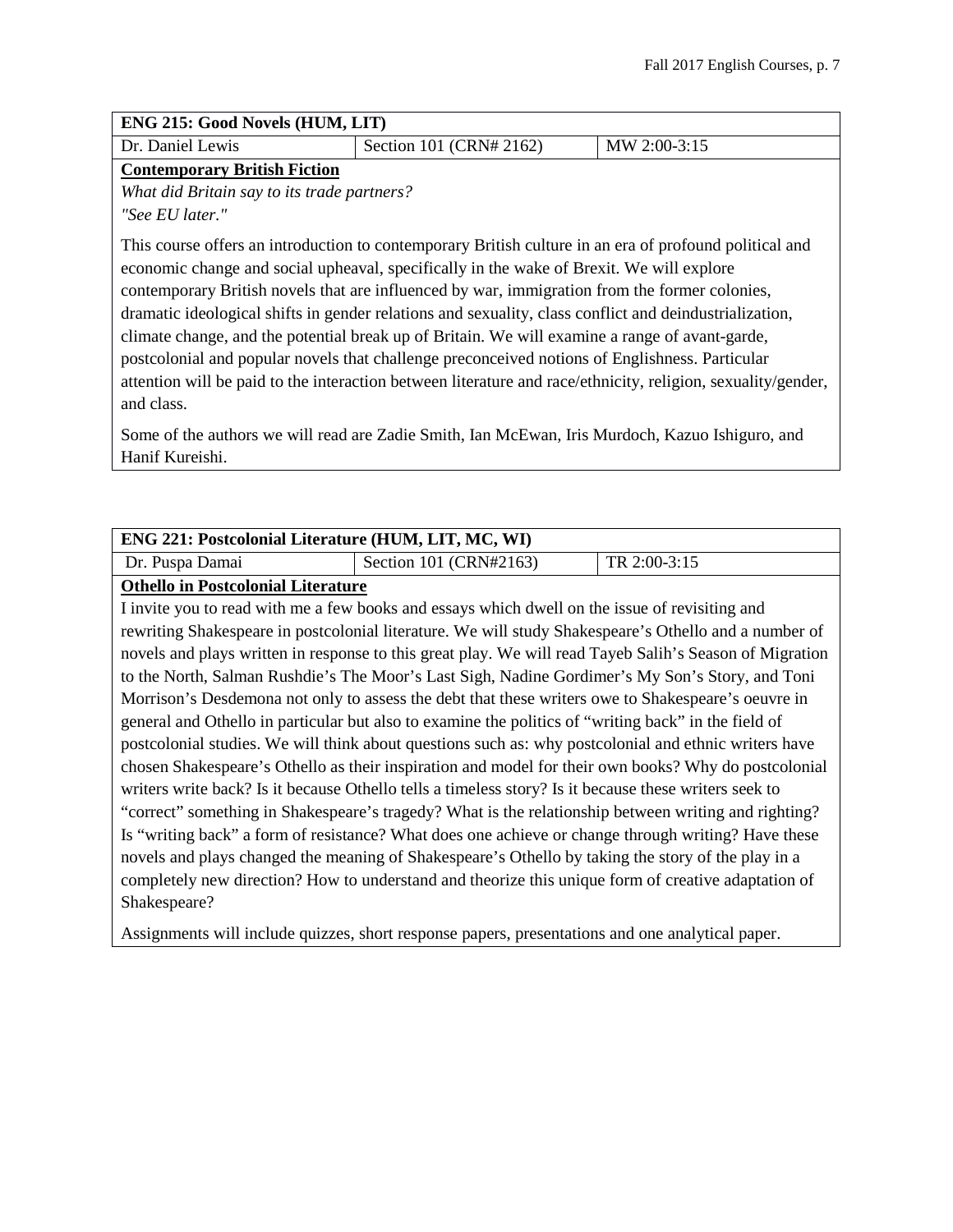| ENG 225: Southern Literature – Southern Sin (HUM, LIT, WI)                                                |                                                                                                           |               |
|-----------------------------------------------------------------------------------------------------------|-----------------------------------------------------------------------------------------------------------|---------------|
| Dr. Joel Peckham JR                                                                                       | Section 101 (CRN# 2164)                                                                                   | TR 9:30-10:45 |
|                                                                                                           | "Tell about the South What do they do there? How do they live there? Why do they?"—Shreve to              |               |
| Quentin Compson in Faulkner's Absolom!, Absalom!                                                          |                                                                                                           |               |
|                                                                                                           | Southern Writers is a writing intensive literature course in which students will explore the work of      |               |
|                                                                                                           | both canonical and non-canonical southern writers through the lens of "aberrant" texts—dangerous          |               |
|                                                                                                           | works that probe and push the cultural boundaries of the region, exposing what is glorious and            |               |
| grotesque, beautiful and tragic, alluring and taboo in literature extending from Poe's "Fall of the House |                                                                                                           |               |
| of Usher" to Williams Streetcar Named Desire to Dorothy Allison's Bastard out of Carolina. In some        |                                                                                                           |               |
| way, each of these texts, "tell about the south." And students will engage with them through              |                                                                                                           |               |
|                                                                                                           | assignments that ask them to engage with the literature in both creative and critical ways, exploring the |               |
| literature within a cultural context, examining how these writers and their works, resist, shape and are  |                                                                                                           |               |
| shaped by the beliefs, codes, events and forces that surround them. Writers explored will include E.A.    |                                                                                                           |               |
|                                                                                                           | Poe, Jean Toomer, Tennessee Williams, William Faulkner, James Dickey, Alice Walker, Minnie Bruce          |               |

Pratt, Dorothy Allison, Harry Crews and others.

Assignments will include low-, medium-, and high-stakes writing (in-class writings, reading responses, creative reflections, and the choice of either a radical revision, creative engagement exercise or a critical analytical essay.

| ENG 232: Good Films (HUM, LIT, WI, Film Studies)                                                            |                         |               |
|-------------------------------------------------------------------------------------------------------------|-------------------------|---------------|
| Dr. Allison E. Carey                                                                                        | Section 102 (CRN# 2167) | TR 9:30-10:45 |
| In this section of Good Films, we'll explore different <i>genres</i> of films, trying to understand how and |                         |               |
| when they developed, how they evolved, and what they look like now. So what was the first Western?          |                         |               |
| Or romantic comedy? Or gangster film? What does a gangster film even <i>look</i> like in 1903, and how      |                         |               |
| does that compare to today? Films may include The Godfather, Slumdog Millionaire, Bringing Up               |                         |               |
| Baby, Intolerable Cruelty, and others.                                                                      |                         |               |

| ENG 232: Good Films (HUM, LIT, WI, Film Studies)                                                          |                                                                                                         |                        |
|-----------------------------------------------------------------------------------------------------------|---------------------------------------------------------------------------------------------------------|------------------------|
| Dr. Britton C. Lumpkin                                                                                    | Section 105 (CRN# 2170)                                                                                 | Online-2nd Eight Weeks |
|                                                                                                           | Our focus for this film course will be on some of the major cinematic films genres such as the musical, |                        |
|                                                                                                           | the western, the war film, the gangster film, horror, science fiction, and film noir. These genres have |                        |
| influenced contemporary films in numerous ways and are worth exploring. In addition to acquiring a        |                                                                                                         |                        |
| working knowledge of film terms and film technique, the class will examine these film genres and the      |                                                                                                         |                        |
| various messages (both positive and negative) these genres convey to viewers. Issues regarding gender,    |                                                                                                         |                        |
| race, class, nationhood, technology, humanity, morality, family, justice, and humor will be just a few of |                                                                                                         |                        |
| the subjects that we may end up exploring over the course of the semester when watching and               |                                                                                                         |                        |
| discussing these films.                                                                                   |                                                                                                         |                        |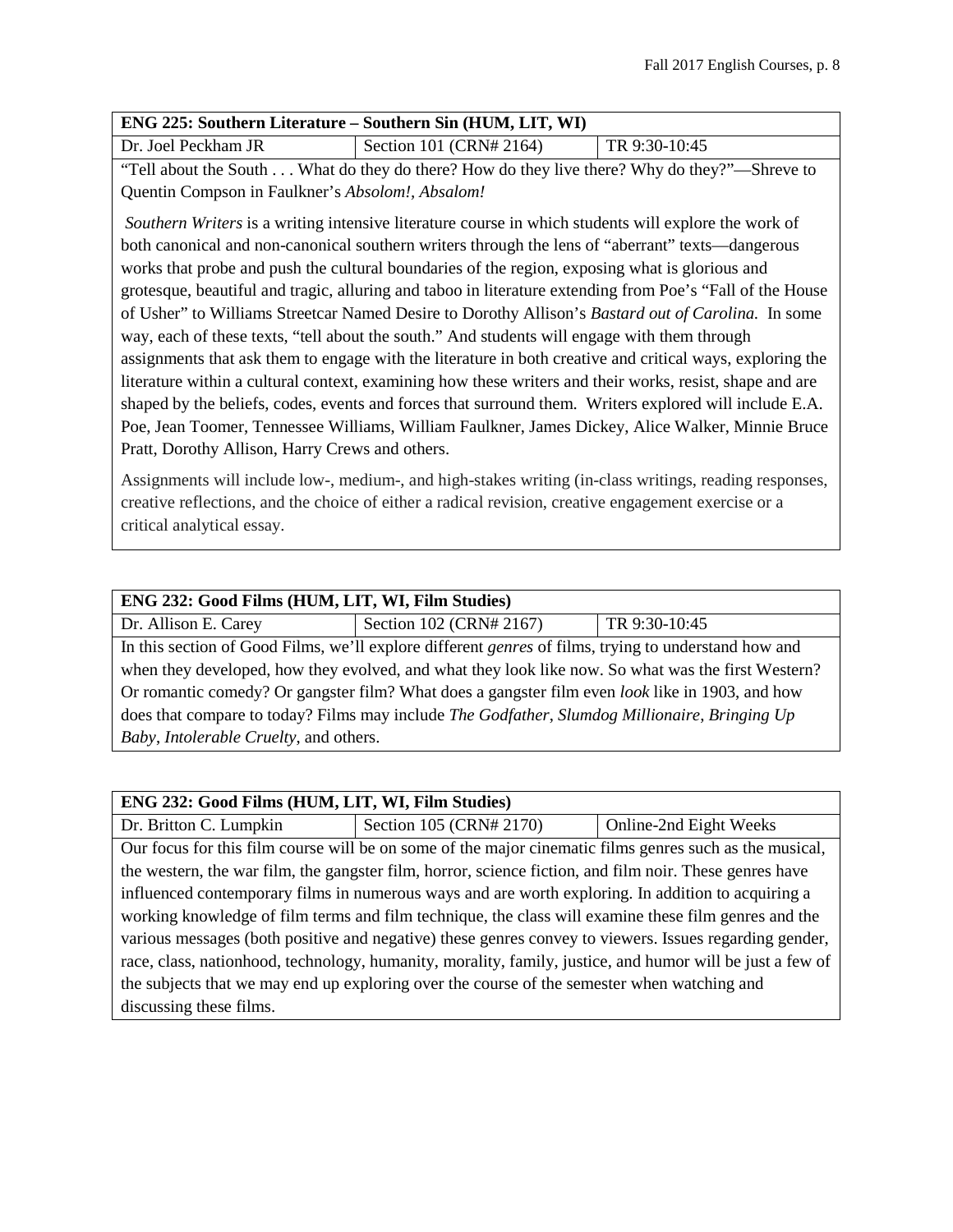| <b>ENG 240: African American Literatures (HUM, LIT, MC, WI)</b>                                               |                         |        |
|---------------------------------------------------------------------------------------------------------------|-------------------------|--------|
| John Young                                                                                                    | Section 101 (CRN# 2171) | Online |
|                                                                                                               | Section 102 (CRN# 2172) | Online |
| $\sim$ 0.00 nontantente care will be an 20th and 21st continue noncorease to the anguing spaint notitized and |                         |        |

Our particular focus will be on  $20<sup>th</sup>$ - and  $21<sup>st</sup>$ -century responses to the enduring social, political, and cultural consequences of slavery from the age of Jim Crow to the era of Obama (and now beyond). This course will ask what makes African American literature "African American," by investigating a range of classic and contemporary texts that focus on the enduring impact of slavery on American culture, from *Clotel*, a 19th-century novel written in response to rumors (confirmed in the late 20th century) of Thomas Jefferson's children with one of his slaves, to *Citizen*, a 2014 collection of prose poems, essays, and photographs that analyze social perceptions of race in an ostensibly "post-black" era. Other readings will include a time-travel novel, *Kindred*; a Harlem Renaissance portrait of the phenomenon of racial passing; and a recent entry in the Black Panther comic book series by Ta-Nehisi Coates. Requirements include regular responses, a longer close reading paper, contributions to the class discussion board, and two exams.

| ENG 242: Women Writers (HUM, LIT, MC, WI)                                                              |                                                                                                        |        |
|--------------------------------------------------------------------------------------------------------|--------------------------------------------------------------------------------------------------------|--------|
| Dr. Margaret Sullivan                                                                                  | Section 102 (CRN# 2174)                                                                                | Online |
|                                                                                                        | This course will study texts, produced by women writers of the $20th$ and $21st$ century, that portray |        |
| women's interests, experiences, and lives in general. We'll read texts by writers such as Virginia     |                                                                                                        |        |
| Woolf, Toni Morrison, and Dorothy Allison, and also will look at contemporary spoken word poetry,      |                                                                                                        |        |
| women in television (Sex and the City, specifically), and in music. Throughout the term, we'll ask how |                                                                                                        |        |
| women—from a variety of eras and across a variety of genres—have written their experiences with        |                                                                                                        |        |
| gender, sexuality, bodies, and other identity constructs. Probable assignments include discussion      |                                                                                                        |        |
| postings, two short papers, and a longer researched anthology on a topic of interest to you.           |                                                                                                        |        |

| ENG 280: Digital Literary Studies (HUM, LIT, WI)                                                          |                         |             |
|-----------------------------------------------------------------------------------------------------------|-------------------------|-------------|
| Dr. Kristen Lillvis, Dr. Robert                                                                           | Section 101 (CRN# 2175) | T 4:00-6:20 |
| Ellison, Prof. Ian Nolte                                                                                  |                         |             |
| Do you dream about combing through archives? Do you want a job writing about videogames? Are              |                         |             |
| you a creative writer interested in creating video essays? Here's a way to get started on these goals and |                         |             |
| more. This course offers you an introduction to digital literary studies. Topics to be addressed include  |                         |             |
| digitizing and analyzing print texts, comparing and critiquing electronic literature and videogames, and  |                         |             |
| creating video essays. This course also covers the creation of digital portfolios.                        |                         |             |

## **ENG 344: Introduction to Film Studies (HUM, LIT, WI, Film Studies)**

Dr. Walter Squire Squire Section 102 (CRN# 2177) MW 2:00-3:15

Have you ever wondered how films are made? How do flashes of light accompanied by sound work together to produce riveting stories, some so enchanting that we watch them over and over again? This course will focus upon film form, the artistry that produces the magic of movies. After devoting several weeks to an examination of the elements of film form--mise-en-scène, cinematography, editing, and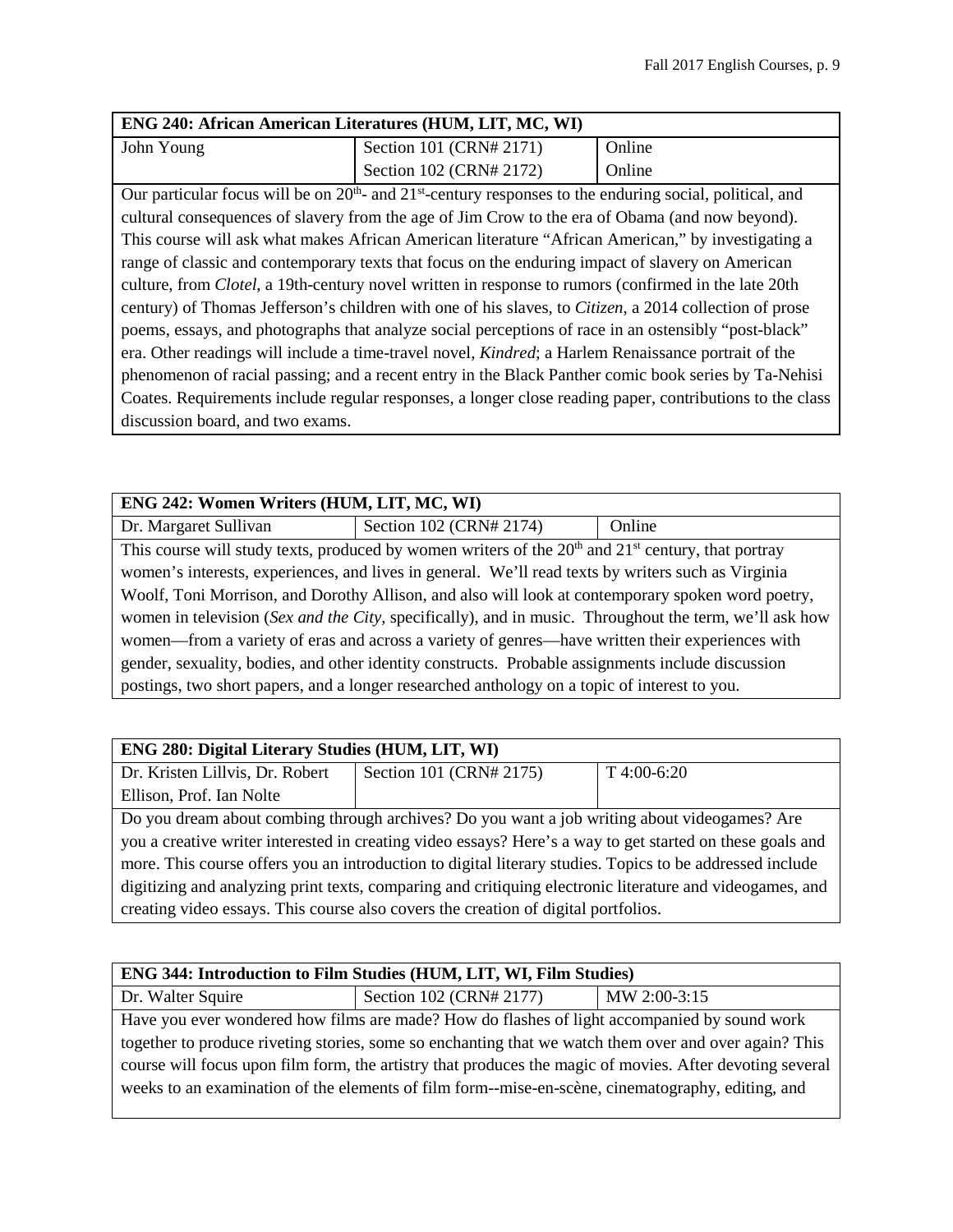sound—we will then shift our attention to international film history to provide a fuller picture of the possibilities of cinematic art. Readings from the assigned text *Looking at Movies*, by Richard Barsam and David Monahan, will be supplemented by selected American and international films. Assignments will include low-, medium-, and high-stakes writing (various in-class exercises, weekly viewing responses to films, and a formal analysis of a short film) as well as quizzes and a final exam.

| <b>ENG 344: Introduction to Film Studies (HUM, LIT, WI, Film Studies)</b> |  |
|---------------------------------------------------------------------------|--|
|---------------------------------------------------------------------------|--|

Dr. Walter Squire Section 103 (CRN# 2178) TR 2:00-3:15 Have you ever wondered how films are made? How do flashes of light accompanied by sound work together to produce riveting stories, some so enchanting that we watch them over and over again? This course will focus upon film form, the artistry that produces the magic of movies. After devoting several weeks to an examination of the elements of film form--mise-en-scène, cinematography, editing, and sound—we will then shift our attention to international film history to provide a fuller picture of the possibilities of cinematic art. Readings from the assigned text *Looking at Movies*, by Richard Barsam and David Monahan, will be supplemented by selected American and international films. Assignments will include low-, medium-, and high-stakes writing (various in-class exercises, weekly viewing responses to films, and a formal analysis of a short film) as well as quizzes and a final exam.

| <b>ENG 350: Introduction to Textual Analysis (WI)</b>                                                       |                                                                                                   |               |
|-------------------------------------------------------------------------------------------------------------|---------------------------------------------------------------------------------------------------|---------------|
| Dr. Jana Tigchelaar                                                                                         | Section 102 (CRN# 2181)                                                                           | TR 9:30-10:45 |
|                                                                                                             | This course will prepare you for further studies in the English major with particular emphasis on |               |
| research, critical reading, and writing skills. Through the close examination of a variety of genres        |                                                                                                   |               |
| (including a graphic novel, Shakespeare's The Tempest, a variety of poetry, and film adaptations of         |                                                                                                   |               |
| literary texts) and the production of a range of assignments (including shorter explication papers, a       |                                                                                                   |               |
| presentation, a digital artifact, and a research project), you will emerge from this course better prepared |                                                                                                   |               |
| to undertake more intensive independent research and focused courses in your major.                         |                                                                                                   |               |

#### **ENG 350: Intro to Textual Analysis (WI)**

Professor Daniel O'Malley | Section 103 (CRN# 2182) | MW 4:00-5:15 As a prerequisite for many upper-level English courses, this class will cover a variety of literary genres and help students develop their skills in critical-reading, writing, and research. In this section, the majority of our readings will be contemporary literature (fiction, poetry, comics, film), though we also will be considering some of these contemporary selections in conversation with a few canonical works – we'll look at the film *Beasts of the Southern Wild* in tandem with Shakespeare's play *The Tempest*, for example. Projects will include response papers, explications, research-based writing, presentations, and digital work.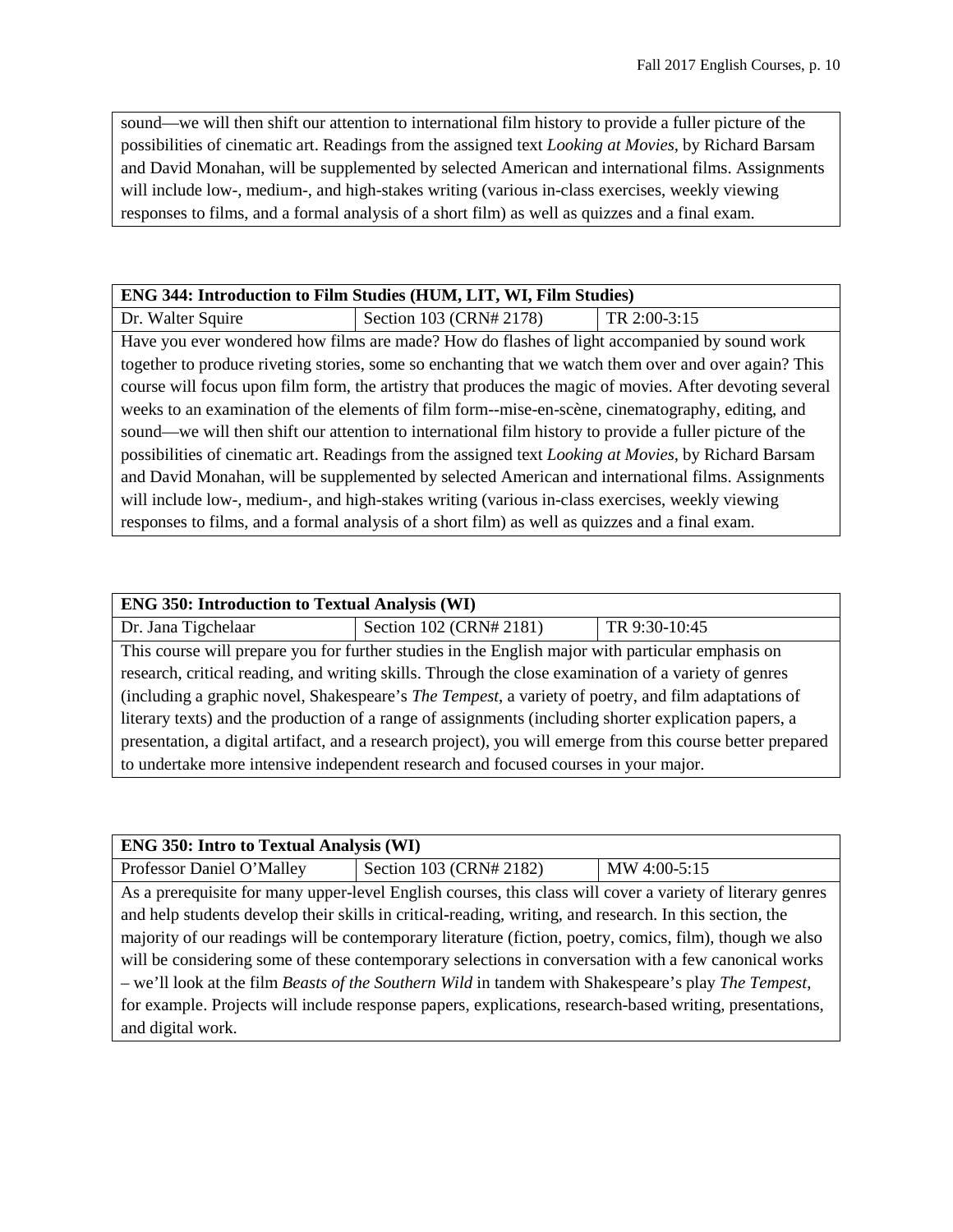#### **ENG 354: Scientific & Technical Writing (WI)**

Nathan Rucker Section 101 (CRN# 2183) MWF 10:00-10:50

This class builds on the skills developed in Freshman Composition and Advanced Composition to design clear, concise, understandable texts for specific agencies and/or fields relevant to the student's chosen discipline and/or course of study. Your work in this class will focus on common documents found in professional settings such as workplace correspondence (formal letters and memorandums), reports, and formal proposals. Additionally, we will analyze sample texts and discuss ethical issues and audience-focused design concepts that are intrinsic to creating effective technical communication.

From a person much smarter than me: The job of the technical writer: gather, sort, organize, analyze, communicate complex information to be used for a practical purpose (for multiple levels of readers).

| <b>ENG 354: Scientific &amp; Technical Writing (WI)</b>                                                                                                                                                       |                                                                                                           |                 |
|---------------------------------------------------------------------------------------------------------------------------------------------------------------------------------------------------------------|-----------------------------------------------------------------------------------------------------------|-----------------|
| Nathan Rucker                                                                                                                                                                                                 | Section 102 (CRN# 2184)                                                                                   | MWF 11:00-11:50 |
|                                                                                                                                                                                                               | This class builds on the skills developed in Freshman Composition and Advanced Composition to             |                 |
|                                                                                                                                                                                                               | design clear, concise, understandable texts for specific agencies and/or fields relevant to the student's |                 |
| chosen discipline and/or course of study. Your work in this class will focus on common documents                                                                                                              |                                                                                                           |                 |
| found in professional settings such as workplace correspondence (formal letters and memorandums),                                                                                                             |                                                                                                           |                 |
| reports, and formal proposals. Additionally, we will analyze sample texts and discuss ethical issues and                                                                                                      |                                                                                                           |                 |
| audience-focused design concepts that are intrinsic to creating effective technical communication.                                                                                                            |                                                                                                           |                 |
| From a person much smarter than me: The job of the technical writer: gather, sort, organize, analyze,<br>communicate complex information to be used for a practical purpose (for multiple levels of readers). |                                                                                                           |                 |

| <b>ENG 355: Introduction to Critical Theory (WI)</b> |                         |               |
|------------------------------------------------------|-------------------------|---------------|
| Dr. Puspa Damai                                      | Section 101 (CRN# 2186) | TR 12:30-1:45 |
|                                                      | Section 103 (CRN# 2188) | TR 4:00-5:15  |

Is the author really dead? What makes a text literary? Do we indeed live in the prison house of language? Is there nothing outside the text? Is meaning really arbitrary and undecidable? What is distinct about women's writing? Can "wounds" talk? These are some of the questions we will raise and try to find answers to in this course by reading a number of short pieces by theorists such as Roland Barthes, Michel Foucault, Cathy Caruth, Eve Sedgwick, and Jacques Derrida. Our goal is to be familiar with the critical vocabulary of theories including affect theory, deconstruction, eco-criticism, feminism, Marxism, post-colonialism, queer theory and trauma theory. We will use ideas and insights from these theories to interpret two literary texts: *Othello*, and *Desdemona.* We will also discuss how one literary text functions as a "critique" of another text, thereby undermining the conventional rigidity of boundaries between a primary (literary) and secondary (critical) texts.

Assignments will include a few short conceptual papers, leading class discussions, and two application papers.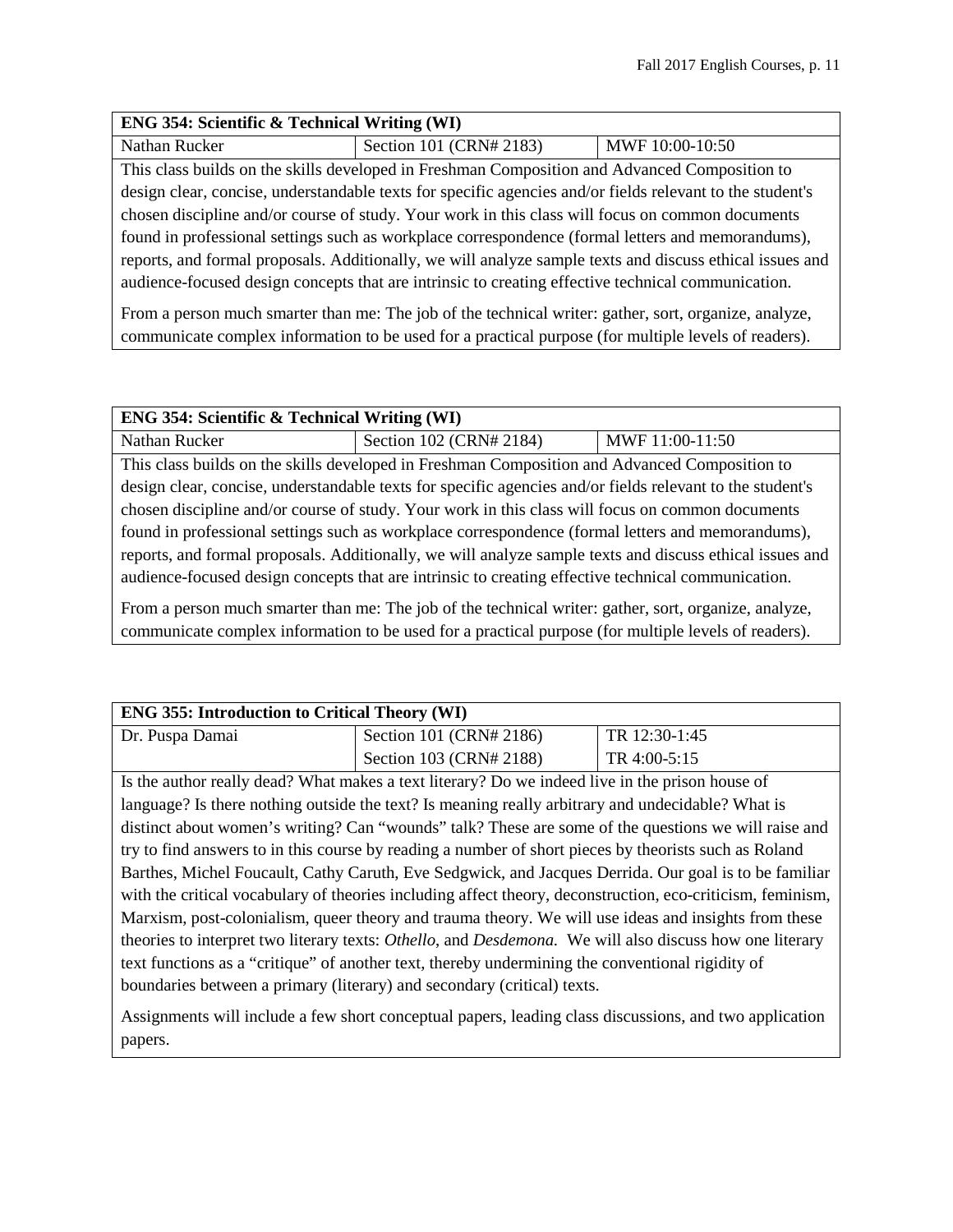#### **ENG 355: Introduction to Critical Theory**

| Dr. Daniel Lewis |  |
|------------------|--|
|                  |  |

Section 102 (CRN# 2187) MW 4:00-5:15

"He must be theory-mad beyond redemption who, in spite of these differences, shall still persist in attempting to reconcile the obstinate oils and waters of Poetry and Truth" – Edgar Allan Poe

How do we define "literature"? How are texts related to the culture in which they are produced and the culture in which they are read? This class is designed as an introduction to critical theory as it applies to literature and culture. We will survey some of the core texts of modern critical theory using the *Norton Anthology of Criticism and Theory*. We will examine a multitude of approaches, including historical, formalist, archetypal, psychoanalytic, Marxist, reader-response, New Historicist, feminist, postcolonial, American multicultural, structuralist and various post-structuralist perspectives including sexuality and masculinity studies. Major authors will include Derrida, Freud, Lacan, Levi-Strauss, Barthes, Hegel, Marx and Engels, Bakhtin, Foucault, Butler, Cixous, Benjamin, Haraway, Halberstam, Žizek (this is not a complete list).

| <b>ENG 360: Introduction to Creative Writing</b>                                                           |                                                                                                          |              |
|------------------------------------------------------------------------------------------------------------|----------------------------------------------------------------------------------------------------------|--------------|
| Dr. Joel Peckham JR                                                                                        | Section 101 (CRN# 2189)                                                                                  | MW 2:00-3:15 |
|                                                                                                            | In this writing intensive workshop, students will be introduced to the practice and craft of writing and |              |
|                                                                                                            | reading contemporary fiction, creative non-fiction, and poetry with the goal of developing the tools,    |              |
|                                                                                                            | skills, practices and breadth of knowledge necessary to finding and honing their own distinct voices.    |              |
|                                                                                                            | Referencing the work of important writers and teachers of writing over the last fifty years, we will ask |              |
| the fundamental aesthetic questions, "what is good" in the world of contemporary literature and in so      |                                                                                                          |              |
| doing explore not only what those standards are but how they have developed over time, and why they        |                                                                                                          |              |
| matter. We will also study how authors go through the process of creating "good" poems, short-             |                                                                                                          |              |
| stories, and lyric essays, and then we will adopt and adapt those practices to the particular abilities of |                                                                                                          |              |
| each student in an interactive environment where every student will receive both individual and group      |                                                                                                          |              |
| feedback on their drafts and final products.                                                               |                                                                                                          |              |
|                                                                                                            |                                                                                                          |              |

Assignments will include low-, medium-, and high-stakes writing (reading responses, creative reflections, a review, one draft in each genre, and a final collection of polished work).

| <b>ENG 360: Introduction to Creative Writing (WI)</b>                                                         |                                                                                                        |               |
|---------------------------------------------------------------------------------------------------------------|--------------------------------------------------------------------------------------------------------|---------------|
| Prof. Eric Smith                                                                                              | Section 102 (CRN# 2190)                                                                                | TR 12:30-1:45 |
|                                                                                                               | According to the Marshall University undergraduate catalog, this course is "an introduction to writing |               |
|                                                                                                               | and critically responding to fiction, non-fiction, and poetry." We will undertake this introduction by |               |
|                                                                                                               | reading widely, responding critically, and experimenting creatively in our own writing, which will     |               |
| engage with texts in all three genres from a diverse slate of writers. But rather than ask you to             |                                                                                                        |               |
| specialize in one genre over another, we will instead read (and write) <i>across</i> genres, focusing instead |                                                                                                        |               |
| on fundamentals and foundations found in all good writing, regardless of genre. Our work (as readers          |                                                                                                        |               |
| and writers) will allow us to see how different writers approach similar issues—of craft, of subject, and     |                                                                                                        |               |
| of genre—through their own unique perspectives. Our goal will be to begin to discover our own                 |                                                                                                        |               |
| solutions to what we might call "the problem of the page," and to prepare you for more advanced               |                                                                                                        |               |
| courses in the genres of your choice.                                                                         |                                                                                                        |               |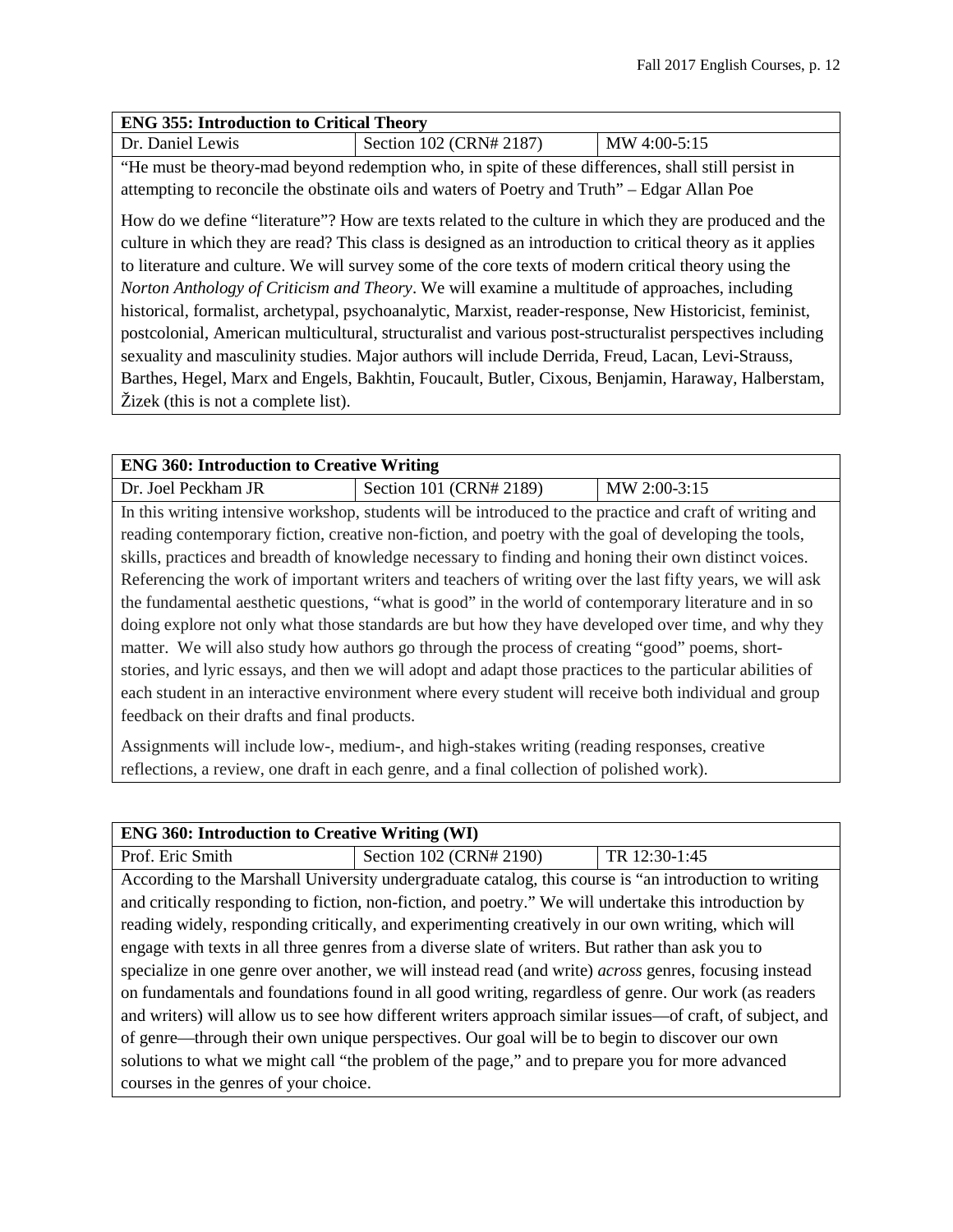#### **ENG 360: Introduction to Creative Writing (WI)**

Dr. Forrest Roth Section 104 (CRN# 2192) MW 4:00-5:15

Creative Writing has long been one of the finest, most satisfying ways for all writers to explore their world and share their unique vision of it to a particular audience, the first tricky part being how to get started down the path. As an introductory workshop to help you begin learning about and developing your skills, this course will allow you to engage the conventions of different genres while, at the same time, formulating your own ideas about how to work with or against those conventions to fulfill your aesthetic vision on the page. Towards that end, in addition to reading various creative and critical works by other authors, you will develop workshop drafts to be shared with the class by doing smaller exercises in the forms we will pursue, eventually accomplishing a full portfolio containing your own poetry, fiction and non-fiction.

#### **English 377: Creative Writing Poetry**

Rachel Rinehart Section 101 (CRN# 2193) MW 2:00-3:15 This is a poetry workshop course, which is designed to help intermediate level poetry students become better readers and writers of poetry. In addition to participating in a variety of workshop formats as both poets and critics and writing a series of free verse, occasional, and formal poems, students will compile a poetry portfolio of revised poems at the end of the semester in which they also reflect on their progress as poets and critics. Throughout the course, we will also read and discuss poems and craft writings by a diverse cast of contemporary poets. Texts for this course include *The Making of a Poem: A Norton Anthology of Poetic Forms* by Eavan Boland and Mark Strand as well as additional readings provided by the instructor.

# **ENG 379: Intermediate Creative Nonfiction**

Dr. Rachael Peckham Section 101 (CRN# 2195) TR 11:00-12:15 In this intermediate-level creative writing course, students will gain practice writing within the genre of creative nonfiction. Along the way, we'll explore—both in our reading and our writing—the ways in which creative nonfiction purposefully borrows techniques and approaches from other genres as it attempts to represent *truth*. We'll also discuss how the published works we'll read for class might inform a students' work within the subgenres of creative nonfiction. **Note:** This class is structured as a workshop, meaning the bulk of the writing we discuss in class will be student-authored, in addition to our regular discussion of the assigned texts.

| <b>ENG 402: Pre-Professional Composition and Rhetoric (WI)</b>                                        |                                                                                                      |              |
|-------------------------------------------------------------------------------------------------------|------------------------------------------------------------------------------------------------------|--------------|
| Ian Nolte                                                                                             | Section 101 (CRN#2196)                                                                               | MW 4:00-5:15 |
|                                                                                                       | In this methods course for pre-service teachers who intend to teach English in secondary schools, we |              |
| will study research-based best practices for writing instruction. This class will be a workshop-based |                                                                                                      |              |
| professional learning community. We will expand our skills as writers through hands-on experience     |                                                                                                      |              |
| with writing strategies. We will research and explore the writing process. We will experiment with    |                                                                                                      |              |
| writing genres. We will also design and implement writing instruction suitable for a secondary        |                                                                                                      |              |
| classroom.                                                                                            |                                                                                                      |              |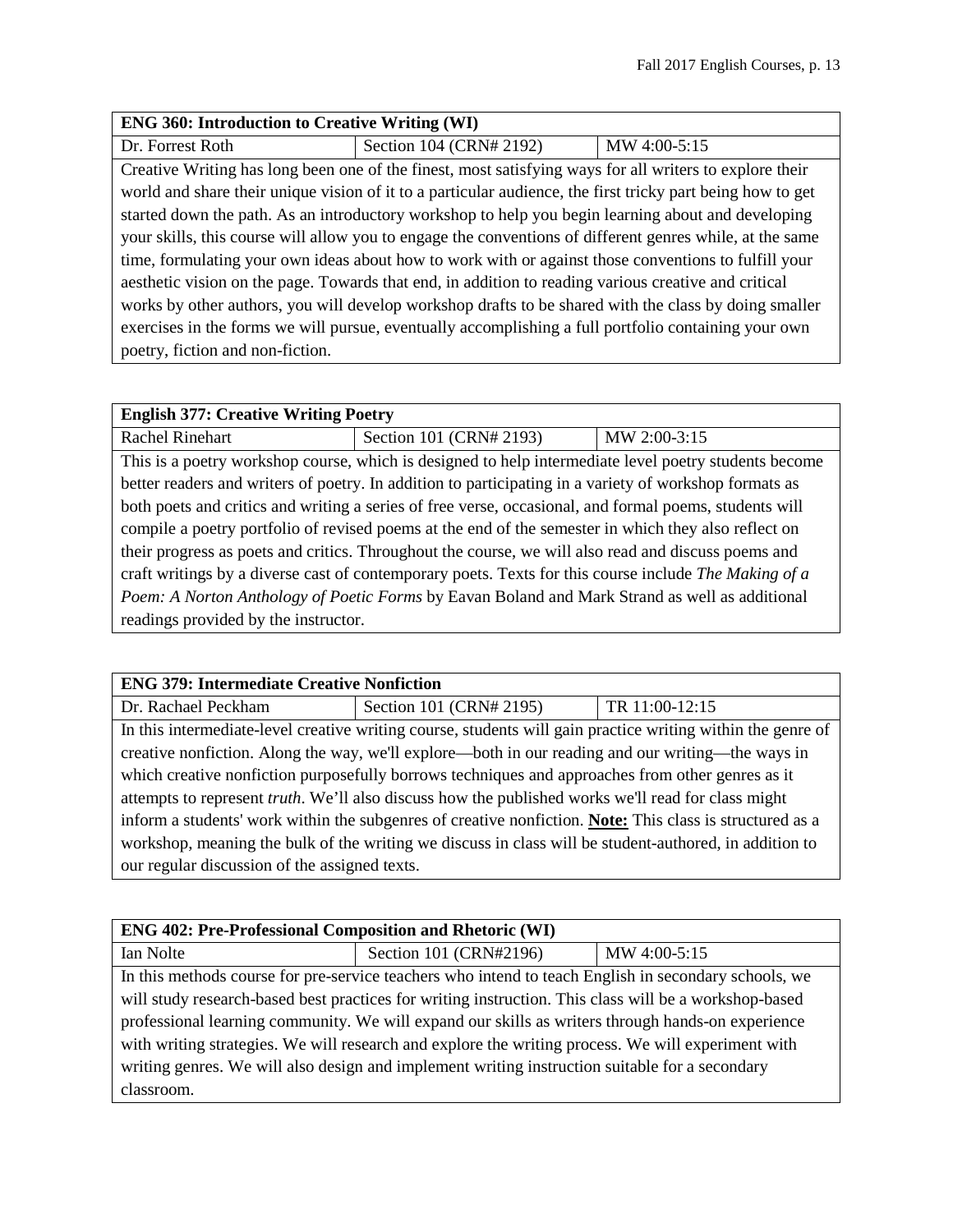#### **ENG 408: Advanced Expository Writing (WI)**

| Dr. Robert Ellison                  | Section 101 (CRN# 2198) | $\text{T}$ R 2:00-3:15 |
|-------------------------------------|-------------------------|------------------------|
| Theme: Writing in the Digital World |                         |                        |

Email. Texts. Tweets. Websites. Blogs. "Real" news. "Fake" news. We all spend a good deal of time these days consuming and producing digital texts in a variety of genres. Those texts and genres are the focus of this class. We'll read about when and how they got started, how they have changed over time, how they are used (and abused!) today, and so on.

You will not have to purchase any books. You will need Facebook and Twitter accounts and a blog; you can use what you already have, or create new ones just for this class. Your major writing projects will be blog posts on topics of your choice, write-ups of articles pertaining to the class, and Blackboard journals reflecting on your experiences in the digital world.

I'll be right there with you: I'll set up a class Facebook group and write a weekly blog post about what's happening in my digital world. You'll even be right there when I send my first tweet ever; you won't want to miss that!

| <b>ENG 411: Chaucer (HUM, LIT, WI)</b> |                         |               |
|----------------------------------------|-------------------------|---------------|
| Kateryna Schray                        | Section 101 (CRN# 2199) | $M$ 4:00-6:20 |

You don't have to be a medievalist to benefit from a class on the works of Geoffrey Chaucer. Chaucer embodies the literature of 14th century Europe, and his Canterbury Tales provide a telling insight into the creative workings of an artistic mind. Opting for depth instead of breadth, we will read selected tales closely from several perspectives.

English-Ed: Think of this course as a faculty development opportunity because there is a very good chance that at some point in your career you will teach Chaucer's Canterbury Tales (maybe even as part of your student teaching). This course will show you how to guide \*your\* students through Chaucer's stories, language, culture and literary context, and introduce you to effective classroom activities and exercises suitable for high school students. But read on – there's more to it than that…

Literary Studies: Your work in this course can result in a publication or conference presentation. Teaching The Canterbury Tales today is very different from teaching this collection twenty years ago. In all likelihood Chaucer's original audience responded to his tales differently than today's readers – and that's a good thing. One of the stories – a romance – begins with a rape that is casually dismissed; another tale – a fabliau – offers date-rape as a means of justice; three other tales – all hagiographies – take for granted that Jews, Muslims and pagans are evil. We can't simply gloss over the parts of these tales that are outrageous to modern readers by telling our students that Chaucer was just "a product of his time." As a result, Chaucer's stature as a great author is understandably shaky. I am wondering if there is a way to "redeem" Chaucer's works for today's readers. (How) can we teach The Canterbury Tales with sensitivity towards students, without simply excusing the cultural milieu of the Middle Ages and while still acknowledging the work's value within the British literary canon?

Creative Writing: Maybe part of the answer to the above lies with today's authors. We'll look at how Chaucer mastered numerous genres and literary techniques and examine their modern parallels in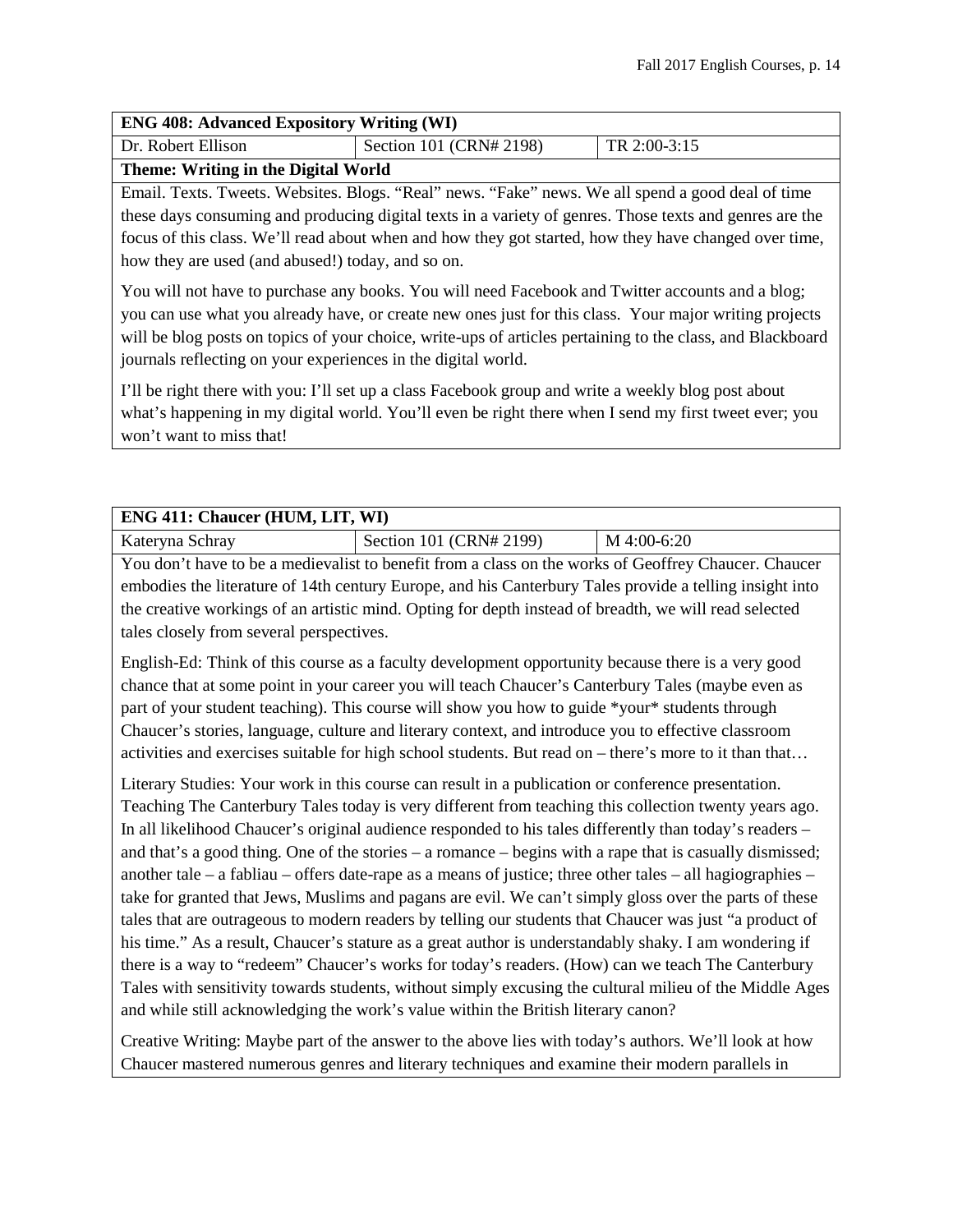today's fiction and poetry. We'll also look at how modern writers have attempted to retell Chaucer's stories in light of the questions raised above.

General English: Like the works of William Shakespeare, Chaucer's tales are an ideal laboratory for exploring corporate strategies, inter-personal conflict, public policy and legal precedence.

Majors other than English: Medieval literature is inherently interdisciplinary, and you will enrich our experience as a class with your knowledge of your discipline. Our class activities will include material from, at the very least, History, Philosophy, Religious Studies, Classics, Music, Art, Film, Psychology, Sociology, Geography and Biology.

| <b>ENG 412: Shakespeare's Histories and Tragedies (HUM, LIT, WI)</b> |  |
|----------------------------------------------------------------------|--|
|----------------------------------------------------------------------|--|

Gwenyth Hood Section 101 (CRN# 2200) MWF 10:00-10:50

**Theme: Discord and Destruction; Wisdom and Renewal**

Select plays show many facets of Shakespeare's tragic and historical vision, from the amorous *Romeo and Juliet*, which (some think) narrowly misses being comic, to the far more grim and bitter *Hamlet* and *King Lear*. Chosen histories also vary in range and setting. *Richard III* with its relentless carnage, and the more optimistic *Henry VIII* are both set in England not too far from Shakespeare's own time and cast light on contemporary politics. *Julius Caesar* explores a more remote historical epoch, which still, however, resonated for Shakespeare's time and is relevant today. *Troilus and Cressida* explores the boundaries of history and tragedy, being set in a legendary past where personal honor and idealism may decide the fate of nations. Students will gain insight into Shakespeare's society, and his place in English and World literature. In this Writing Intensive (WI) class, there will be in-class freewrites and weekly prompts, besides three formal essays and a midterm on an assigned topic. To ensure appreciation the plays' dramatic and oral qualities, there will be frequent in-class reading and some performance.

| ENG 421: American Literature I, beginnings to 1830 (HUM, LIT, WI)                                          |                                                                                                               |             |
|------------------------------------------------------------------------------------------------------------|---------------------------------------------------------------------------------------------------------------|-------------|
| Dr. Jana Tigchelaar                                                                                        | Section 101 (CRN# 2201)                                                                                       | M 5:30-8:00 |
|                                                                                                            | This course examines literature produced in America from its pre-Columbian beginnings through the             |             |
|                                                                                                            | early national period. Through our reading in multiple genres we will work to understand how different        |             |
|                                                                                                            | forces (cultural, political, religious, and economic, for a start) inform the writing of this vast period. We |             |
| will also examine some of the ways writers of this period explored what it meant to be an American.        |                                                                                                               |             |
| We will ask how these writers imagine their writing shaping the young country, and investigate how         |                                                                                                               |             |
| writers of different classes, races, religions, and genders use writing to address the social and cultural |                                                                                                               |             |
| issues facing the US during this formative era. In addition, we will focus throughout the course on        |                                                                                                               |             |
| building research, writing, and analysis skills. Through in-class discussions, group work, brief lectures, |                                                                                                               |             |
| research, and writing, we will work to frame our understanding of individual texts in relation to larger   |                                                                                                               |             |
| concepts.                                                                                                  |                                                                                                               |             |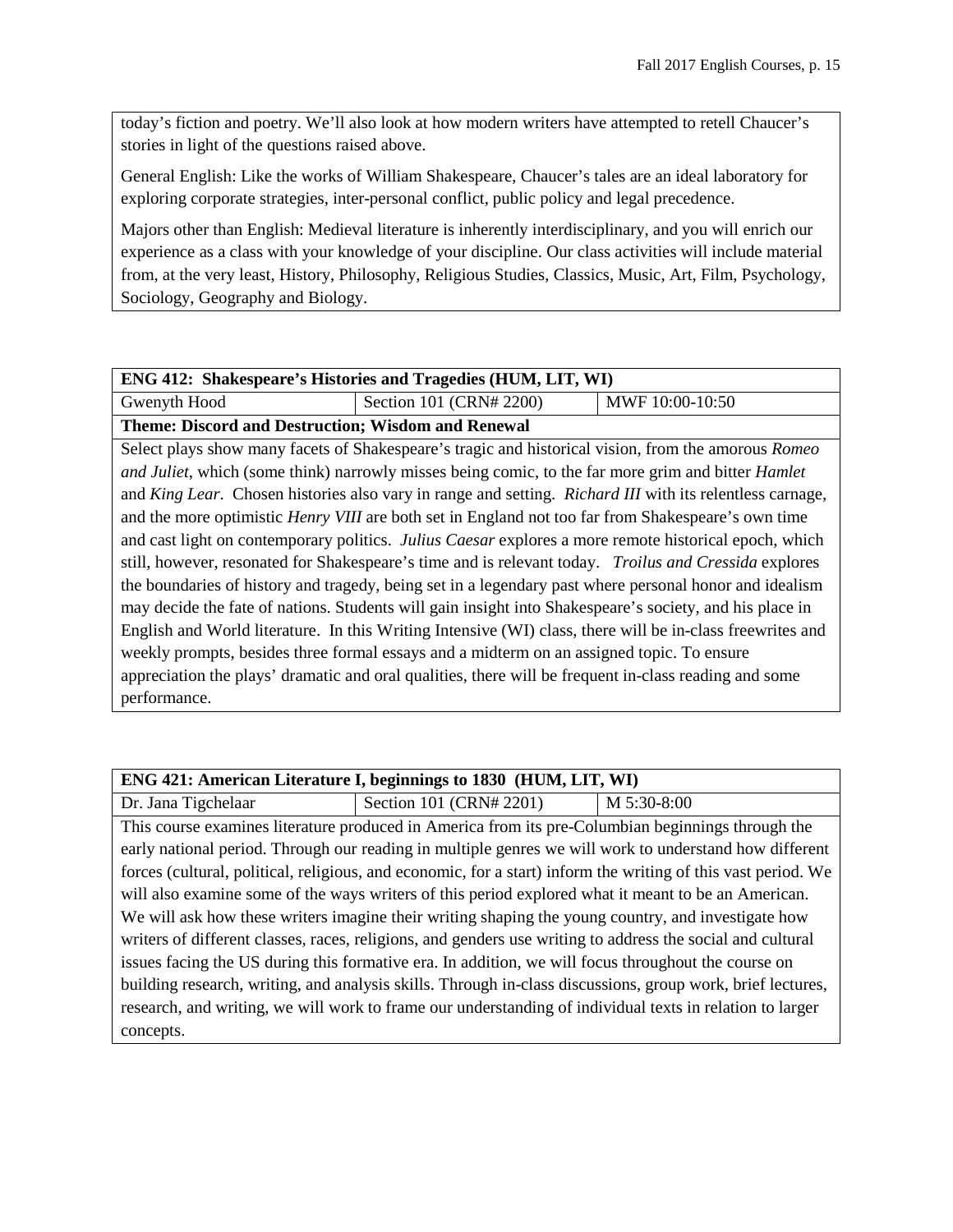| ENG 422: American Literature, 1830-1865 (HUM, LIT, WI) |                         |               |
|--------------------------------------------------------|-------------------------|---------------|
| John Stromski                                          | Section 101 (CRN# 2202) | TR 9:30-10:45 |

#### **Big Questions of the American Renaissance**

The antebellum era (1830-1860) was a chaotic time. The nation was expanding, often through force; industrialization was transforming both cities and rural areas; conversations and actions over the influence of slavery became increasingly divisive and violent; and questions over who should be able to participate in American democracy contributed to mounting sectional tensions that led to the Civil War. At the same time, this era saw the rise of what has been considered distinctly American literature, what literary scholar F. O. Matthiessen once described as the "American Renaissance." While Matthiessen discusses the characteristics of what he considers distinctly American literature, this course will investigate how literature engages with distinctly American questions, problems, and issues of the nineteenth century. In trying to understand how American literature shaped and reflected issues such as the frontier, industrialization, slavery, and participatory democracy, we will read literature from diverse regions, people, and views, trying to better understand the relationship between the parallel growth of American literary culture and American institutions. Course requirements may include discussion board participation, three essays (two short close reading and analysis essays and one longer research project), and a research project presentation.

## **ENG 432: Contemporary Literature (HUM, LIT, WI)**

Professor Daniel O'Malley Section 101 (CRN# 2204) MW 2:00-3:15 This course will examine literature of the (sometimes very) recent past from a variety of genres, with an emphasis on fiction, poetry, and nonfiction. We'll examine these texts in a context of contemporary events and cultural concerns, and in a context of literary tradition. We'll also consider questions of genre, as we encounter writers who seem to disregard the supposed distinctions between, for example, fiction and nonfiction, or between poetry and fiction. And finally we'll explore the question of what actually constitutes literature today, as we read selections from a variety of print and online literary magazines and other informal venues.

| ENG 440: Advanced Study in Film (HUM, LIT, WI, Film Studies)                                                         |                                                                                                     |             |
|----------------------------------------------------------------------------------------------------------------------|-----------------------------------------------------------------------------------------------------|-------------|
| Dr. Walter Squire                                                                                                    | Section 101 (CRN# 2205)                                                                             | W 4:00-6:20 |
| "There Will Be Blood: Quentin Tarantino and His Influences"                                                          |                                                                                                     |             |
|                                                                                                                      | This course will examine a number of films throughout the career of Quentin Tarantino, with special |             |
| focus upon his early films. Influences upon Tarantino will be traced, and in addition to cinematic                   |                                                                                                     |             |
| techniques, Tarantino's uses of appropriation, language, and violence will be interrogated. Tarantino                |                                                                                                     |             |
| films will include Reservoir Dogs (1992), Pulp Fiction (1994), Jackie Brown (1997), Kill Bill: Volume                |                                                                                                     |             |
| I (2003), Kill Bill: Volume II (2004), and Django Unchained (2012), supplemented by films by other                   |                                                                                                     |             |
| directors, such as <i>Django</i> (1966, dir. Sergio Corbucci) and <i>Lady Snowblood</i> (1973, dir. Toshiya Fujita). |                                                                                                     |             |
| Beyond participating in discussions, students will submit regular reading and viewing responses and                  |                                                                                                     |             |
| create a researched essay.                                                                                           |                                                                                                     |             |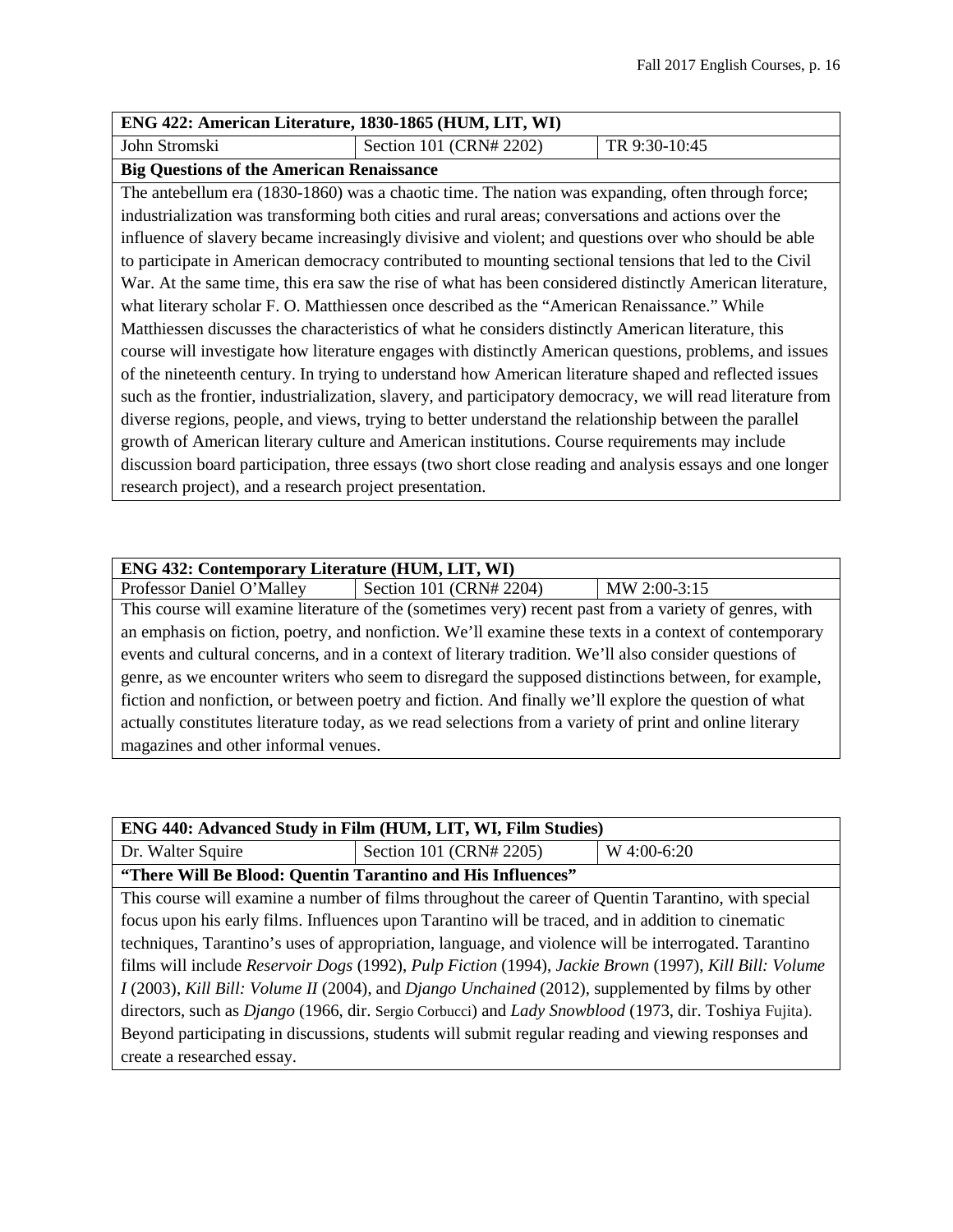| <b>ENG 445: Screenwriting (HUM, LIT, WI)</b>                                                             |                                                                                                  |               |
|----------------------------------------------------------------------------------------------------------|--------------------------------------------------------------------------------------------------|---------------|
| Ian Nolte                                                                                                | Section 101 (CRN# 2206)                                                                          | TR 9:30-10:45 |
|                                                                                                          | In this course, we will write screenplays for short films. We will study professional screenplay |               |
| formatting and structure and how to tailor storytelling for the screen. We will study published          |                                                                                                  |               |
| screenplays and the completed films to understand the connections between screenwriting and film         |                                                                                                  |               |
| production. We will write and workshop three short films. We will explore the challenges and benefits    |                                                                                                  |               |
| of writing for zero-budget or student productions. We will also explore film festivals and screenwriting |                                                                                                  |               |
| contests as a venue for our screenplays and method of networking with other filmmakers.                  |                                                                                                  |               |

| <b>ENG 460: Writing Center and Composition Theory (WI)</b>                                                |                         |                 |
|-----------------------------------------------------------------------------------------------------------|-------------------------|-----------------|
| Prof. Anna J. Rollins                                                                                     | Section 101 (CRN# 2207) | MWF 11:00-11:50 |
| This discussion-based, writing intensive course will provide a survey of critical texts in writing center |                         |                 |
| and composition theory. We will be reading each week about the following topics within the field:         |                         |                 |
| writing center history and pedagogy, ESL tutoring, intertextuality, composition theory and pedagogy,      |                         |                 |
| rhetoric, genre, identity politics, research and documentation, and cultural studies. In addition to our  |                         |                 |
| work in the course, you will also tutor for one hour/week in the Writing Center for course credit. You    |                         |                 |
| will complete reflective responses each week connecting your course readings and your tutoring            |                         |                 |
| experiences. Likewise, you will be taught how to develop practical tutoring and teaching activities that  |                         |                 |
| apply your theoretical readings to a tutoring situation or a classroom. The course will culminate with a  |                         |                 |
| major research project where you will conduct in depth research on a topic of your choice within the      |                         |                 |
| fields of writing center and composition theory.                                                          |                         |                 |

| <b>ENG 469: Teaching Creative Writing (HUM, LIT, WI)</b>                                                  |                         |               |
|-----------------------------------------------------------------------------------------------------------|-------------------------|---------------|
| Professor Rebecca Childers                                                                                | Section 101 (CRN# 2208) | TR 12:30-1:45 |
| This course is a creative writing pedagogy course aimed at giving you the skills to teach a creative      |                         |               |
| writing course in high school or college. (You do not need to be currently planning to teach to take this |                         |               |

course.) In this class, we will work on how to craft a lesson plan, how to execute that lesson plan, how to lead workshops, how to encourage revision on workshop pieces, and how to organize a semester long course. *During the course you will learn by being a creative writing student and reflecting on the process:* you will create two workshop pieces of your own and revise one of them. You will also participate in class activities and free writes. *You will also learn by putting your skills into action:* you will lead the workshop of a peer's piece and you will plan and lead a day of class. By the end of the semester you will have created a syllabus for a future creative writing course and a folder full of lesson plans and activities.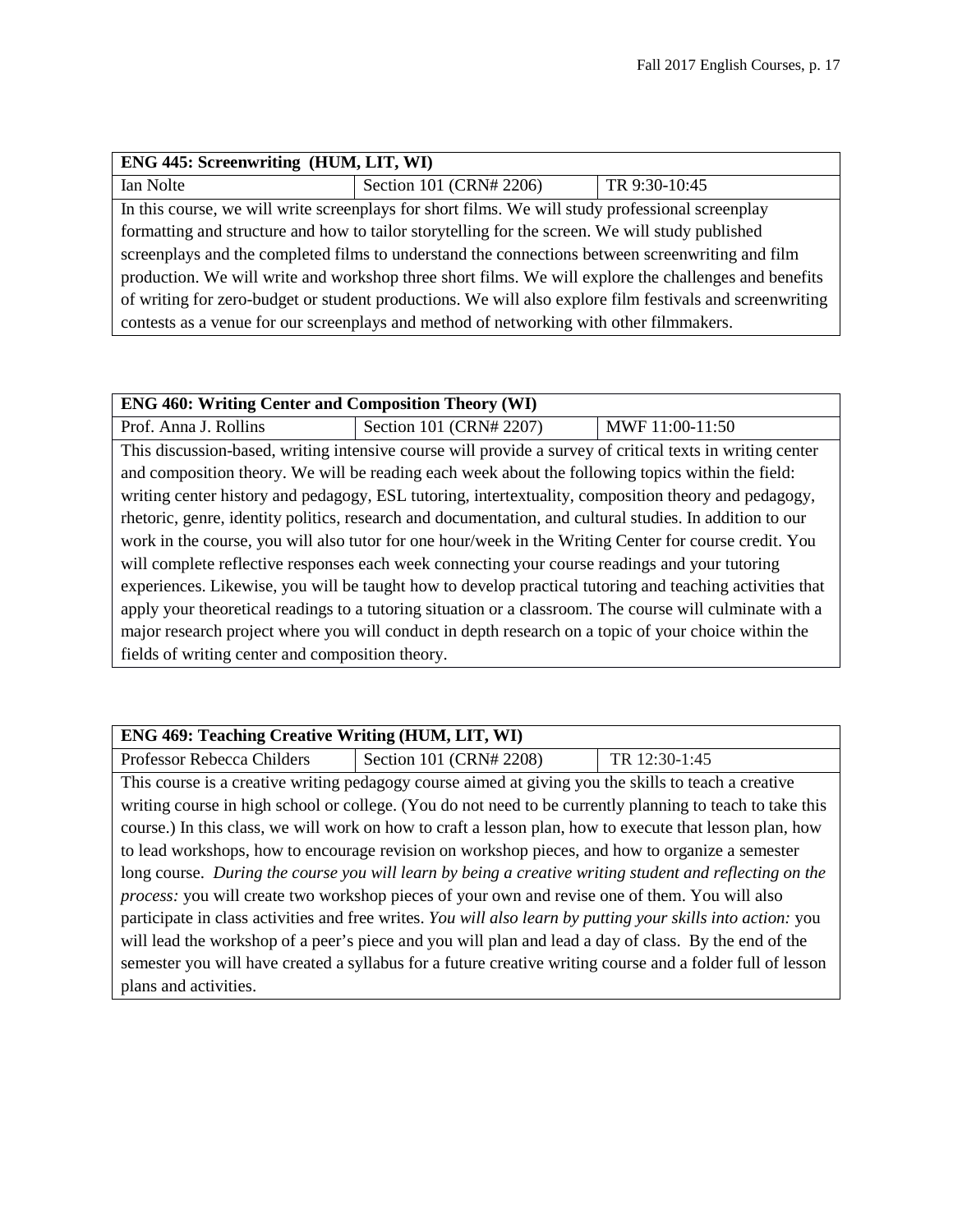| ENG 476/576: Structures of the English Language                                                        |                         |               |
|--------------------------------------------------------------------------------------------------------|-------------------------|---------------|
| Joni Magnusson                                                                                         | Section 101 (CRN# 2210) | TR 9:30-10:45 |
| English 476/576 is a study of the structures of English grammar, including parts of speech and         |                         |               |
| punctuation, and of the forms and functions of these grammatical structures. This course investigates  |                         |               |
| how the structures of English grammar are used, learned, and taught by speakers/writers and gives      |                         |               |
| students a deeper understanding of the English language through examination of a variety of special    |                         |               |
| topics related to the structure of English, including language acquisition, English language learning, |                         |               |
| dialect variation, code-switching, and the history of English. This course also allows students to     |                         |               |
| analyze how an understanding of each of these special topics informs and affects English education     |                         |               |
| practices and prompts them to generate philosophies of grammar teaching and learning.                  |                         |               |

| ENG 476/576: Structures of the English Language                                                        |                         |        |
|--------------------------------------------------------------------------------------------------------|-------------------------|--------|
| Joni Magnusson                                                                                         | Section 102 (CRN# 2211) | Online |
| English 476/576 is a study of the structures of English grammar, including parts of speech and         |                         |        |
| punctuation, and of the forms and functions of these grammatical structures. This course investigates  |                         |        |
| how the structures of English grammar are used, learned, and taught by speakers/writers and gives      |                         |        |
| students a deeper understanding of the English language through examination of a variety of special    |                         |        |
| topics related to the structure of English, including language acquisition, English language learning, |                         |        |
| dialect variation, code-switching, and the history of English. This course also allows students to     |                         |        |
| analyze how an understanding of each of these special topics informs and affects English education     |                         |        |
| practices and prompts them to generate philosophies of grammar teaching and learning.                  |                         |        |

## **ENG 480: Special Topics – The Poetry of Bob Dylan (HUM, LIT, WI)** Kristin Steele & John Young Section 101 (CRN# 2213) MW 4:00-5:15 **The Poetry of Bob Dylan (or, It's Alright, Ma (I'm Only Reading))**

Bob Dylan is an iconic singer/songwriter whose career spans the turbulent counterculture of the 1960s through the present day. He has been a political activist; a rock star; a white folk musician exploring the African American roots of Delta Blues; a lyricist informed by literary influences from Homer, the Bible, modernist poets, and the Beats; and, most recently, the Nobel laureate in literature. This course will explore Dylan's songs both as poems—through close readings of his lyrics, in dialogue with relevant historical, social, and literary backgrounds—and as performances, through close listenings of recorded and live versions. Assignments will include detailed analyses of individual songs and albums, explorations of lyricism and the creative process, and compositions of original songs, in addition to contributions to a class blog. We will try to see what happens "if my thought-dreams could be seen."

Students enrolled in 480 will complete additional background readings, pursue more developed written work, and may be asked to make oral presentations in class.